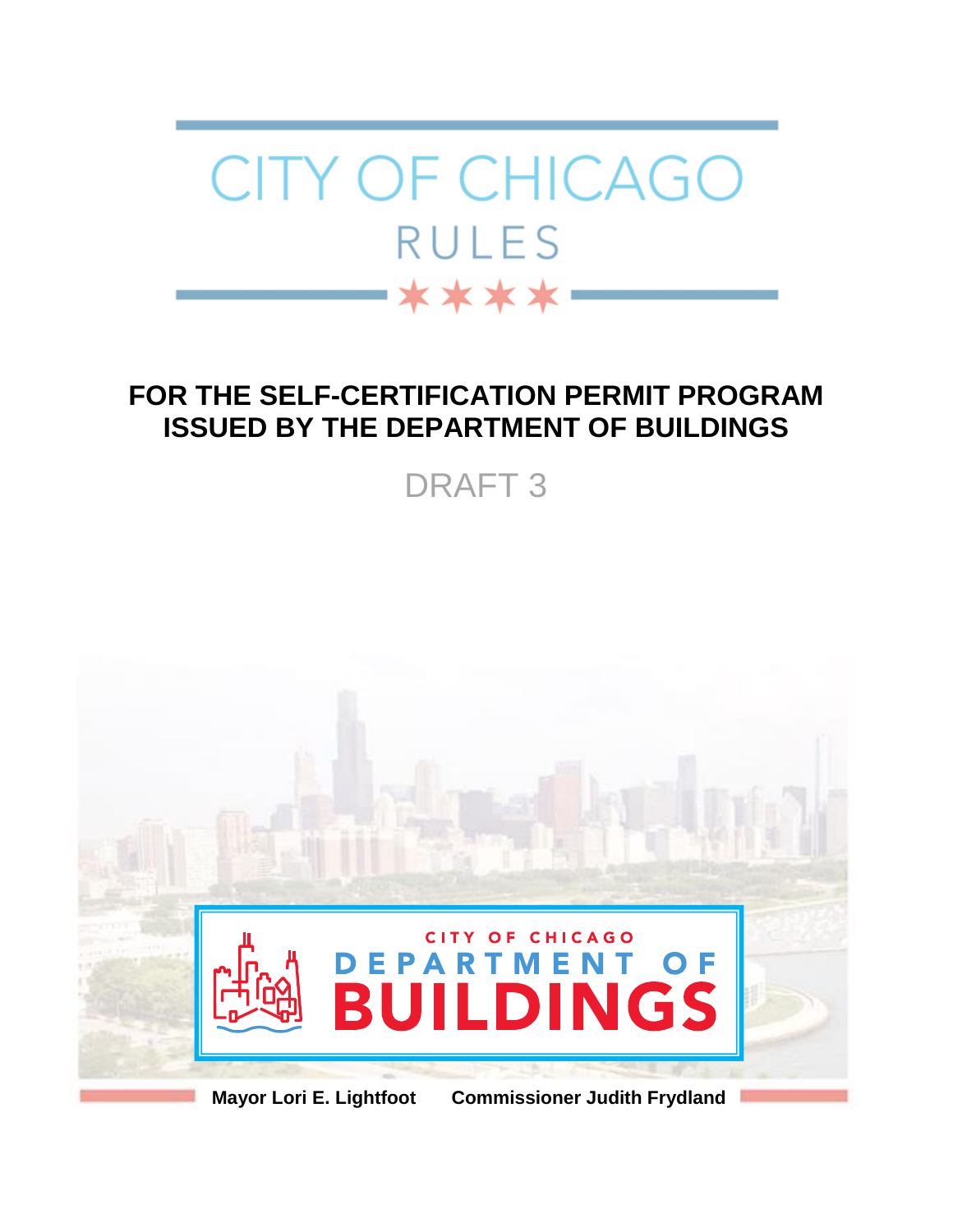BY AUTHORITY VESTED IN THE COMMISSIONER OF BUILDINGS PURSUANT TO SECTIONS 14A-1-104.2 AND 14A-1-104.4 AND THE GENERAL PROVISIONS OF THE MUNICIPAL CODE OF CHICAGO, THE FOREGOING RULES FOR THE SELF-CERTIFICATION PERMIT PROGRAM ARE ADOPTED AND SUPERSEDE ALL PRIOR RULES.

BY ORDER OF THE COMMISSIONER:

**JUDITH FRYDLAND** DATE

, 2019

Published: 12 / 12 / 2019

Effective: 1 / 1 / 2020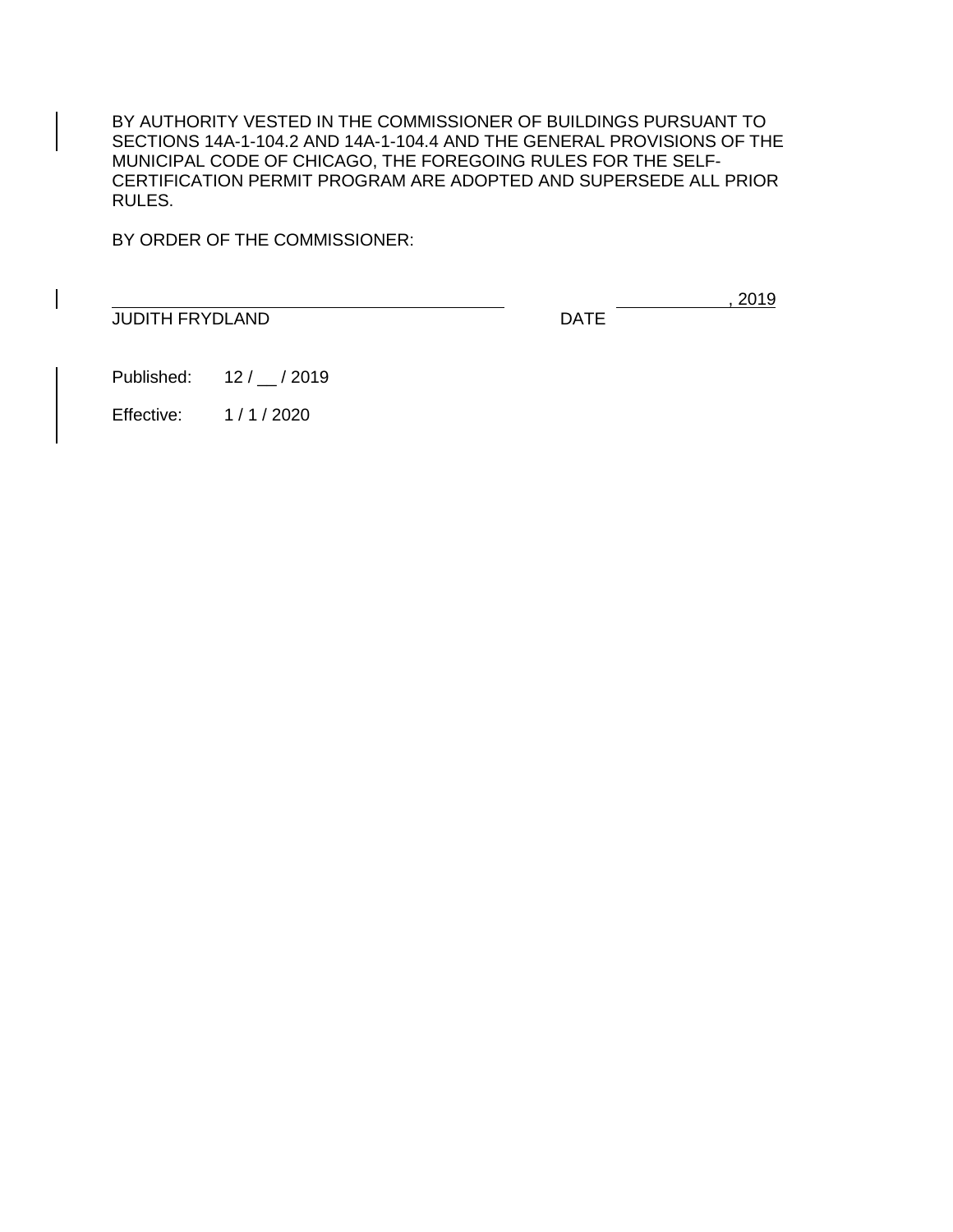# **CONTENTS**

<span id="page-2-0"></span>

| А.             |  |
|----------------|--|
| B.             |  |
|                |  |
| $C_{\cdot}$    |  |
| D.             |  |
| Ε.             |  |
| F.             |  |
| G.             |  |
| Η.             |  |
| $\mathbf{L}$   |  |
| J.             |  |
| K.             |  |
|                |  |
| $\mathbf{L}$ . |  |
|                |  |
| М.             |  |
| N.             |  |
|                |  |
| O.             |  |
| $P_{\cdot}$    |  |
| Q.             |  |
| R.             |  |
| S.             |  |
| Τ.             |  |
|                |  |
| U.             |  |
| V.             |  |
| W.             |  |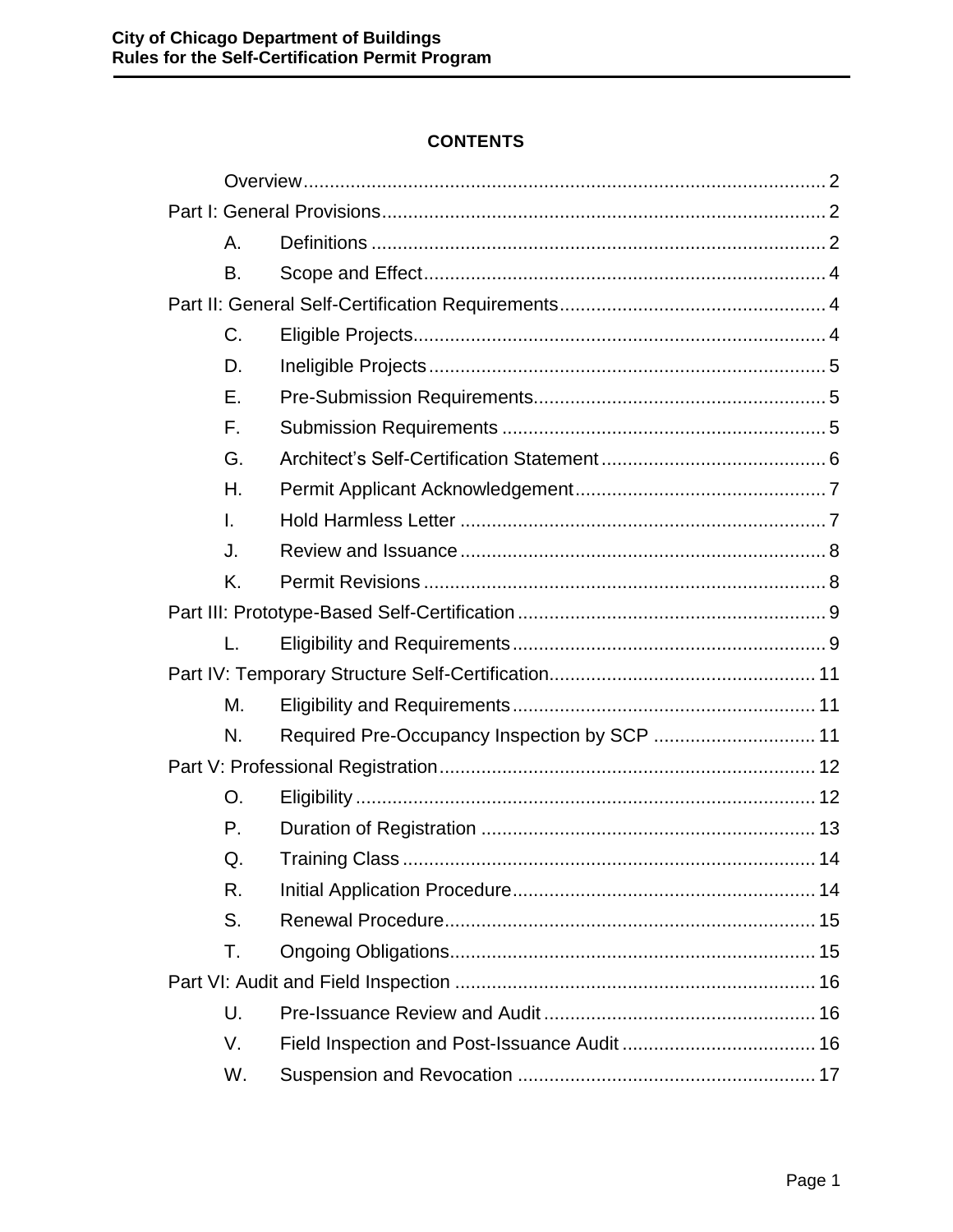#### **Overview**

The Self-Certification Permit Program simplifies and shortens the building permitting process for eligible projects by allowing architects and structural engineers who meet the qualifications specified in these Rules to take full responsibility for code compliance on small and mid-sized projects that do not present unusual hazards. Department of Buildings plan reviews are eliminated because a Self-Certification Professional certifies that the proposed work fully complies with the Building Code or Chicago Construction Codes, as applicable. Reviews and approvals by other city departments, including zoning, are still required before a permit will be issued. The Department selectively verifies compliance of work permitted under the Self-Certification Program through both field inspections and audits.

# <span id="page-3-0"></span>**PART I: GENERAL PROVISIONS**

#### <span id="page-3-1"></span>**A. Definitions**

Unless otherwise expressly stated, for the purposes of these Rules, the following words and terms have the meanings shown in this Rule.

- 1. **BUILDING CODE.** As defined in Section 1-4-090(h) of the Municipal Code and any rules or formal interpretations issued pursuant to the Building Code, excluding the Chicago Construction Codes.
- 2. **CHICAGO CONSTRUCTION CODES.** As defined in Section 14A-2-202 of the Municipal Code pursuant to the transitional provisions in Section 14A-1-105 of the Municipal Code, and any rules or formal interpretations issued pursuant to the Chicago Construction Codes.
- 3. **COMMISSIONER.** The Commissioner of Buildings or the Commissioner's designee.
- 4. **DEPARTMENT.** The Department of Buildings of the City of Chicago.
- 5. **E-PLAN.** The Department's web-based system for the electronic submission and review of plans and other documents related to building permit applications.
- 6. **EXPEDITER.** A person licensed under Section 4-6-260 of the Municipal Code.
- 7. **FALSE STATEMENT.** As described in Chapter 1-21 of the Municipal Code.
- 8. **MODULAR CONSTRUCTION.** A type of building construction where individual components of the building such as wall, floor, and roof framing, sheathing, cladding, and/or finishes, electrical systems or fixtures, plumbing systems or fixtures, HVAC systems or fixtures, life safety systems, or other structural or nonstructural components of a building are pre-assembled at an off-site location into finished or partially-finished modules.
- 9. **MUNICIPAL CODE.** The Municipal Code of Chicago.
- 10. **NOTIFICATION.** As described in Section 14A-4-410.4 of the Municipal Code.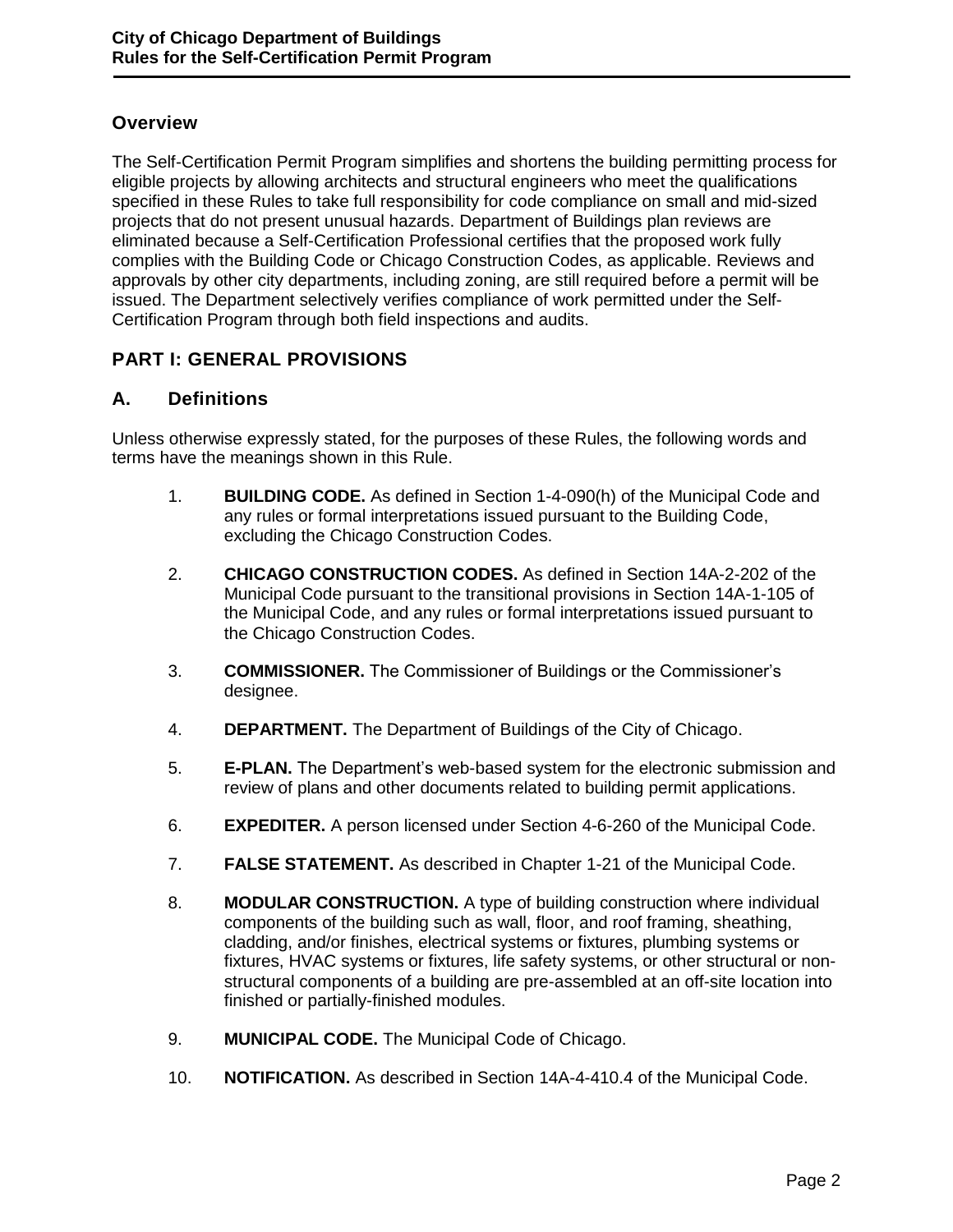- 11. **PERMIT APPLICANT.** The person who applies for the permit in accordance with Item 5.1 of Section 14A-4-410.3 of the Municipal Code.
- 12. **PERMIT APPLICATION.** An application for a building permit or similar permit, including the associated drawings and all other supporting information, submitted to the Department or prepared for submission to the Department under the Self-Certification Permit Program, together with all revisions or additional related information submitted to the Department prior to permit issuance.
- 13. **PREPARED BY.** Personally prepared by the SCP; or, if the SCP is an Illinoislicensed architect, prepared by a person over whom the SCP exercises responsible control within the meaning of Section 14 of the Illinois Architecture Practice Act of 1989; or, if the SCP is an Illinois-licensed structural engineer, prepared by a person over whom the SCP exercises personal supervision and control within the meaning of Section 12 of the Illinois Structural Engineering Act of 1989.
- 14. **PROFESSIONAL OF RECORD.** The Illinois-licensed architect or structural engineer who signed and sealed the architectural drawings for a project which the Department has permitted.
- 15. **PROJECT.** The work identified in a permit application and accompanying plans, or, with respect to a phased permitting process, the work identified in all related applications and accompanying plans.
- 16. **PROJECT LEAD.** An individual, other than the professional of record, who is licensed by the State of Illinois to practice architecture or structural engineering and exercises substantial responsibility for the architectural design of a project. For example: an individual who prepared more than half of the architectural documents for a project under the control of the professional of record.
- 17. **SELF-CERTIFICATION PROFESSIONAL** or **SCP.** A natural person currently registered and eligible under Part V of these Rules.
- 18. **SELF-CERTIFIED DRAWINGS.** Means all drawings and associated notes and calculations submitted to the Department by the SCP in connection with a permit application, including drawings, notes, and calculations prepared, signed, and sealed by other licensed professionals.
- 19. **STRUCTURAL PEER REVIEWER'S REPORT.** A report meeting the requirements of the Department's Rules for the Structural Peer Review Program.
- 20. **SUBMITTED BY.** Personally submitted by the SCP; or, if the SCP is an Illinoislicensed architect, submitted by a person over whom the SCP exercises responsible control within the meaning of Section 14 of the Illinois Architecture Practice Act of 1989; or, if the SCP is an Illinois-licensed structural engineer, submitted by a person over whom the SCP exercises personal supervision and control within the meaning of Section 12 of the Illinois Structural Engineering Act of 1989.
- 21. **TECHNOLOGY EQUIPMENT AREA.** As defined in Section 14B-2-202 of the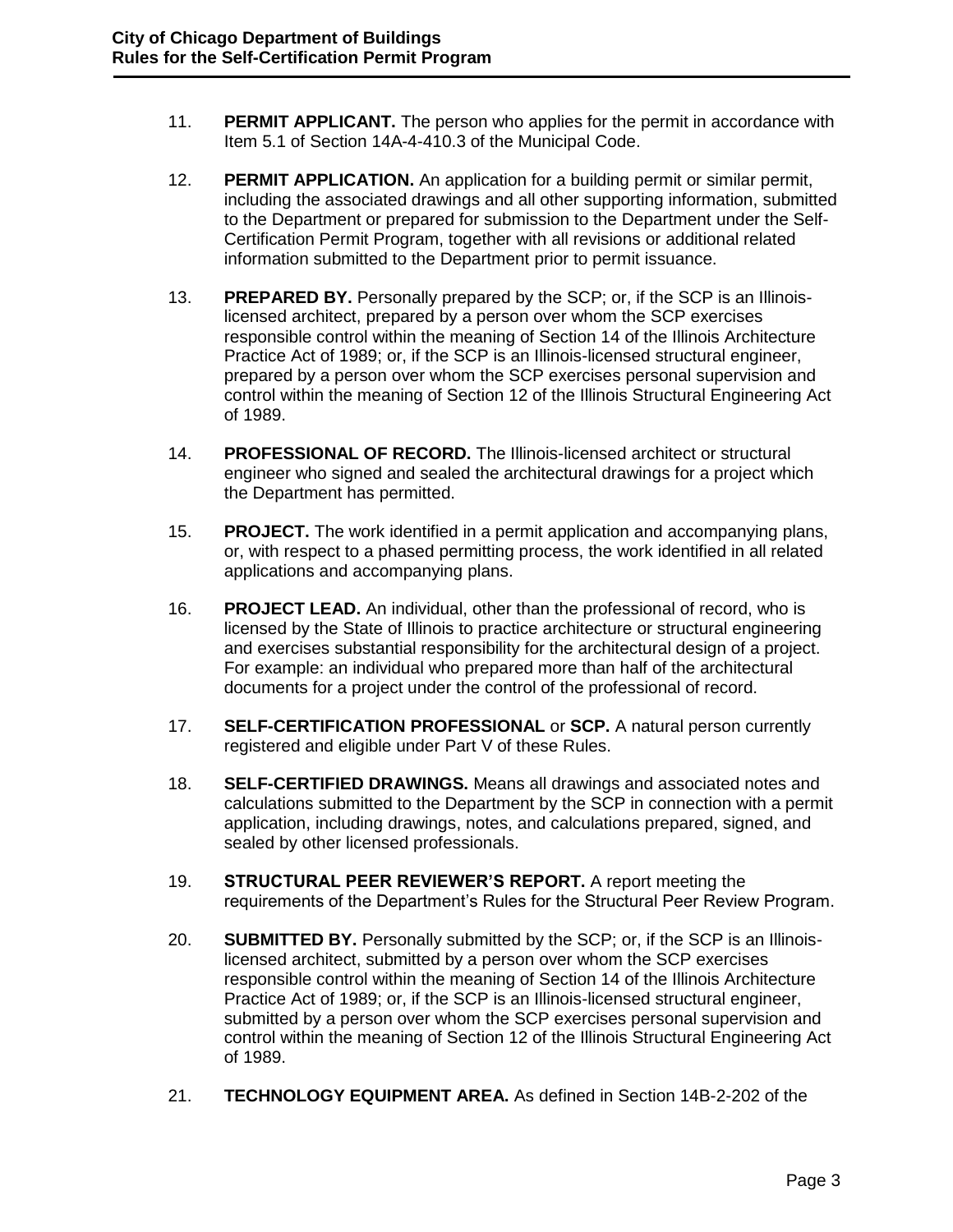Municipal Code.

22. **TEMPORARY.** To be erected at the same location for 60 days or less.

#### <span id="page-5-0"></span>**B. Scope and Effect**

- 1. These Rules are prospective only.
- 2. Nothing in these Rules prevents a SCP from using the Department's standard plan review process to obtain a building permit for an eligible project.
- 3. Nothing in these Rules is intended to limit the power or authority of the City of Chicago, the Commissioner, the Department, or any other city department or official; nor are these Rules intended to relieve any person or entity from full compliance with any provision of the Municipal Code, or any other rules and regulations promulgated by the Department or any department of the City.
- 4. The Commissioner reserves the right to amend these Rules at any time in accordance with law.
- 5. The provisions of these Rules are severable. If any part of these Rules is declared invalid or unconstitutional, that declaration shall not affect the part or parts that remains.

# <span id="page-5-1"></span>**PART II: GENERAL SELF-CERTIFICATION REQUIREMENTS**

#### <span id="page-5-2"></span>**C. Eligible Projects**

- 1. A permit application prepared by a SCP for a project of a type listed in Table C-1 (2018) or C-1 (2020), as applicable, and not including any disqualifying feature listed in Table D (2018) or D (2020), as applicable, or Rule D is eligible to be submitted through the Self-Certification Permit Program.
- 2. The permit application must include a Structural Peer Reviewer's Report if the project scope is listed in Table C-2 (2018) or C-2 (2020), as applicable.

*NOTE: Tables C-1 (2018), C-1 (2020), C-2 (2018), C-2 (2020), D (2018) and D (2020) are found at the end of these Rules.*

- 3. The Department has sole and final authority over whether a project is eligible to be submitted or permitted through the Self-Certification Permit Program and as to whether a Structural Peer Reviewer's Report is required in order to be permitted under the Self-Certification Permit Program. In case of a dispute over eligibility, the permit application will be reviewed under the Department's standard plan review process.
- 4. The Department may require a permit application otherwise eligible for the Self-Certification Permit Program to be reviewed under the Department's standard plan review process if the Department, in its sole discretion, determines the project presents an unusual risk or hazard to life or property.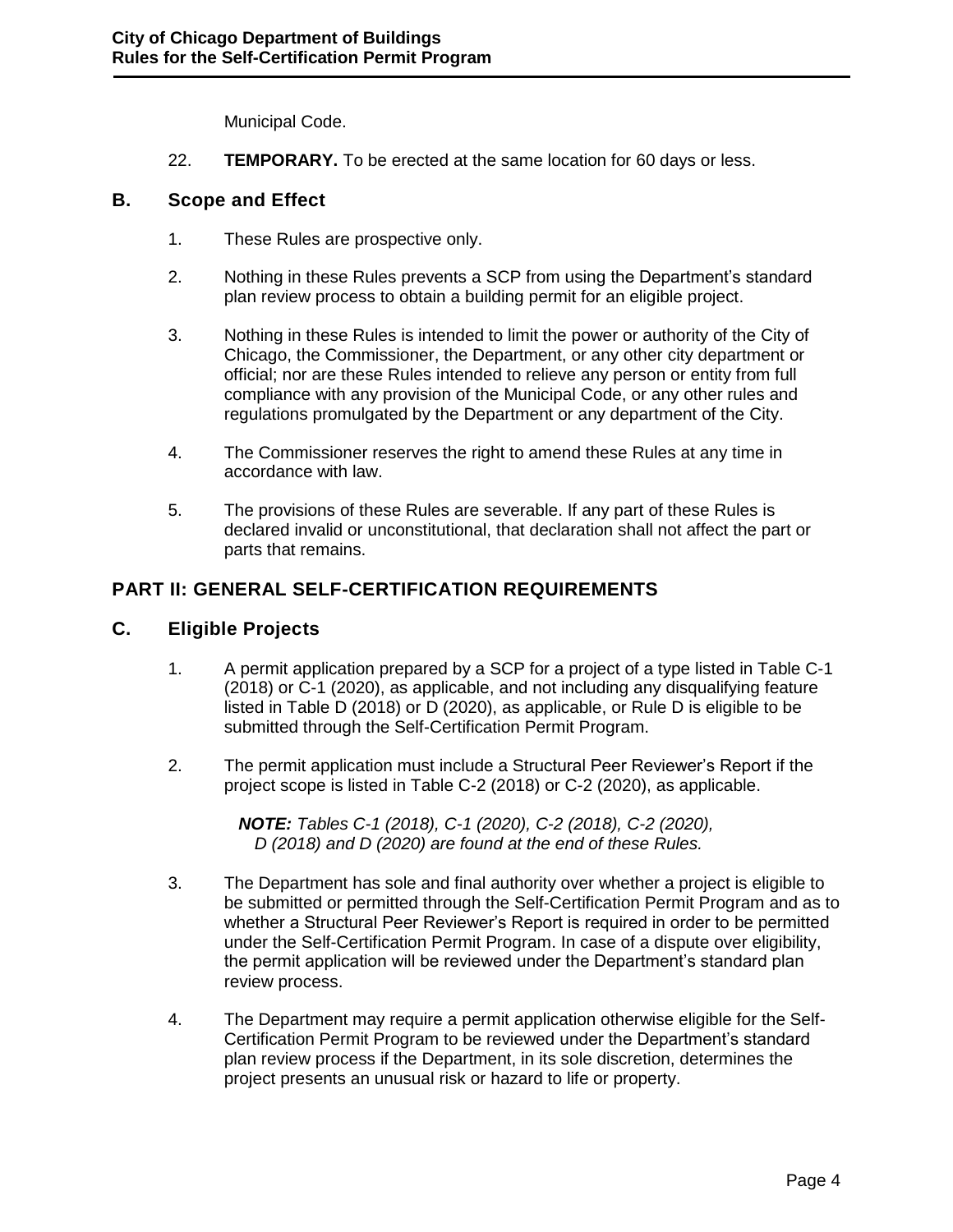- 5. The Commissioner may grant written authorization for a permit application for a type of work similar to one listed in Table C-1 (2018) or C-1 (2020), as applicable, to be reviewed under the Self-Certification Permit Program.
- 6. Permit applications for projects to be permitted under the Chicago Construction Codes, as listed in Table C-1 (2020), may only be submitted by a SCP who has been trained to use the Chicago Construction Codes, as determined by the Department.
- 7. Projects which require a structural peer review per Table C-2 (2020) may not be submitted before February 1, 2020.

# <span id="page-6-0"></span>**D. Ineligible Projects**

1. A permit application for any project containing a disqualifying feature listed in Table D (2018) or D (2020), as applicable, is ineligible to be submitted through the Self-Certification Permit Program.

> *NOTE: Tables C-1 (2018), C-1 (2020), C-2 (2018), C-2 (2020), D (2018) and D (2020) are found at the end of these Rules.*

2. Permit applications for projects that are eligible for the Self-Certification Prototype Program or the Self-Certification Temporary Structure Permit Program must be submitted under Part III or IV of these Rules, as applicable.

### <span id="page-6-1"></span>**E. Pre-Submission Requirements**

- 1. Prior to submitting a permit application to the Department, the SCP must:
	- a. Complete an adequate investigation of the site where work is to be performed to determine that the self-certified drawings accurately reflect site conditions and existing building conditions, if applicable.
	- b. Thoroughly review all documents to be submitted to the Department as part of the permit application, including documents signed and sealed by other licensed professionals, to verify compliance with the Municipal Code.
	- c. Complete, sign and seal a Self-Certification Statement, on the form provided by the Department, and provide a copy to the permit applicant identified on the permit application.
	- d. Obtain a signed Permit Applicant Acknowledgement and Hold Harmless Letter(s), on the forms provided by the Department.

### <span id="page-6-2"></span>**F. Submission Requirements**

1. Permit applications must be submitted by the SCP using the SCP's personal E-Plan account. A SCP may not designate any other person to begin an electronic permit application, upload documents to the E-Plan system, or request that the Department process or not process an existing permit application under the Self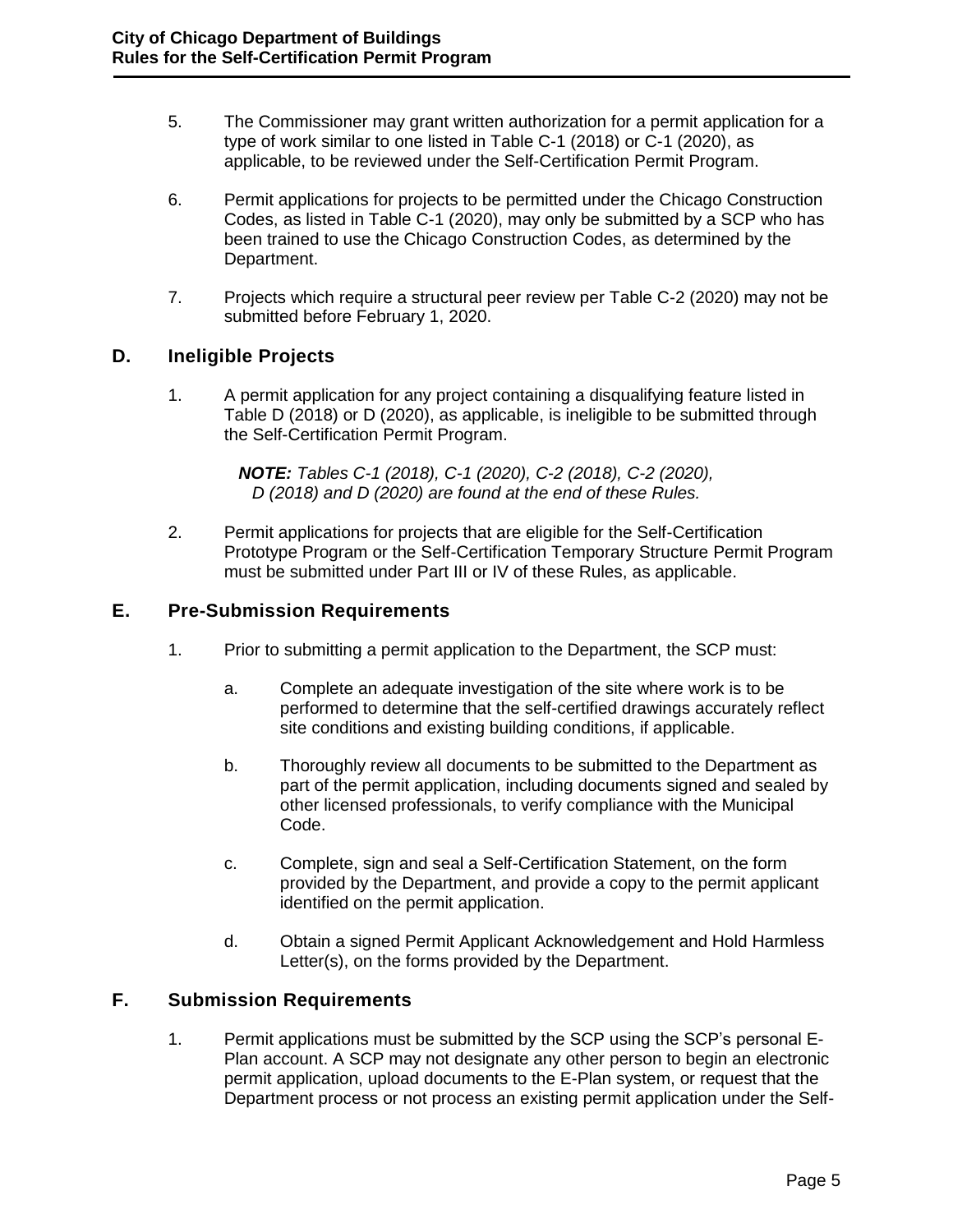Certification Permit Program.

- 2. An expediter may assist with a permit application, but the expediter may not perform any of the actions listed in Paragraph F(1) on behalf of the SCP.
- 3. Permit applications must comply with all ordinances and rules governing applications for permit, generally.
- 4. Permit applications must include:
	- a. All forms and documents required under the Department's standard plan review process
	- b. A completed Architect's Self-Certification Statement
	- c. A completed Permit Applicant Acknowledgement
	- d. Completed Hold Harmless Letter(s), from the permit applicant and from the owner of the real property where work is to be performed, if the owner of the real property is different from the permit applicant
	- e. A valid Debt Clearance Certificate from the Department of Finance
	- f. A Structural Peer Reviewer's Report, if structural peer review is required by these Rules
	- g. Evidence that, if any specialized review by the Department is required, including but not limited to Alternative Code Approval or Committee on Standards and Tests consideration, such review has been completed and approved prior to submission of the permit application

### <span id="page-7-0"></span>**G. Architect's Self-Certification Statement**

- 1. The Architect's Self-Certification Statement will require the SCP to make the following representations:
	- a. The SCP meets all eligibility requirements set forth in Rule O.
	- b. The SCP has determined the project is eligible under these Rules.
	- c. The SCP has reviewed all documents being submitted in connection with the permit application, including those prepared and signed or sealed by others, and has determined that the work identified in the documents will conform to the requirements of the Building Code or Chicago Construction Codes, as applicable.
	- d. The Self-Certification Statement and all other documents which are part of the permit application and sealed by the SCP were prepared in accordance with the standard of care applicable to the practice of architecture in the State of Illinois.
	- e. All information and assertions made by the SCP in the permit application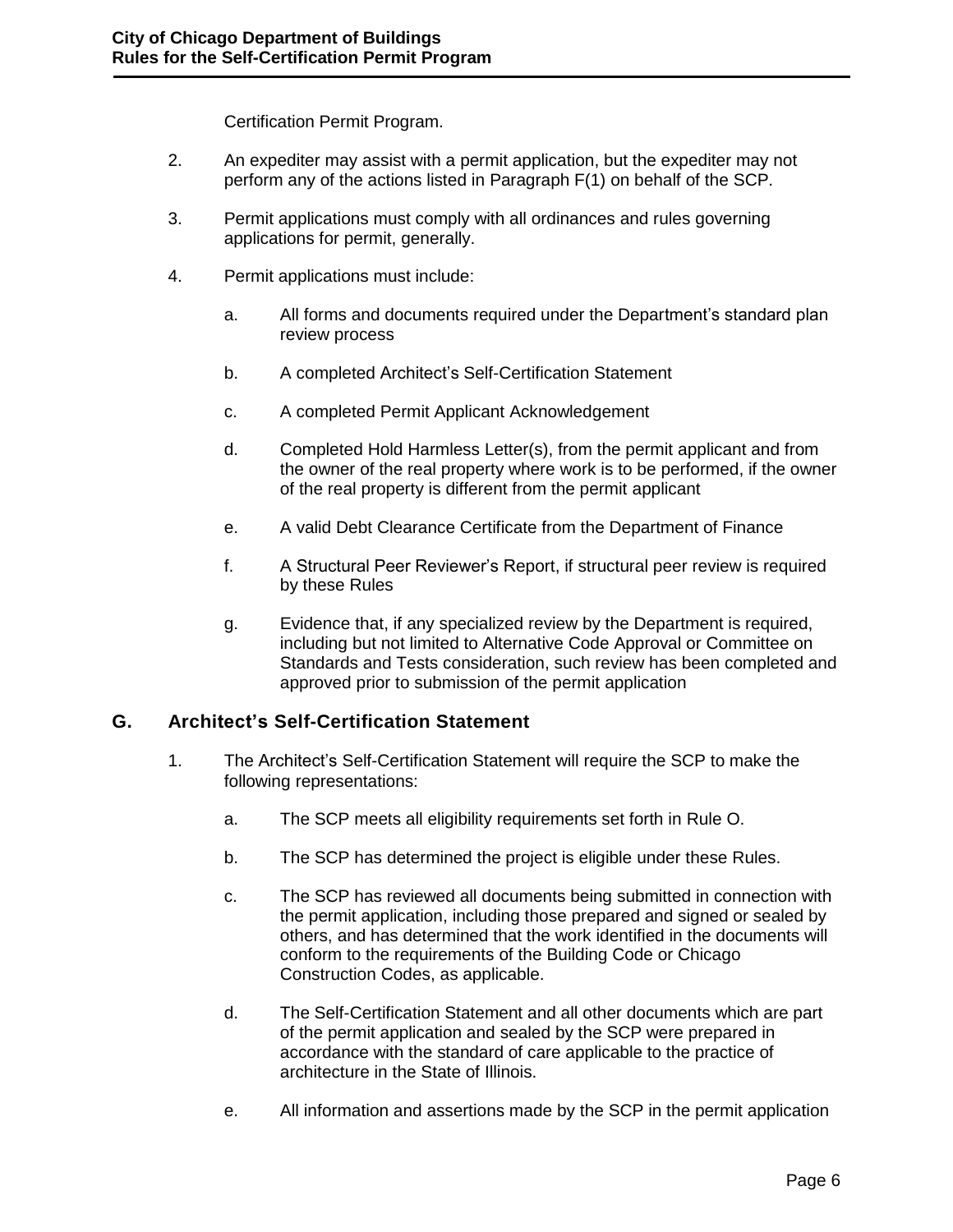are true and correct.

- f. The SCP will comply with his or her ongoing obligations under Rule T.
- g. The SCP understands that the Commissioner will rely on the truth and accuracy of the certifications made in the permit application as the basis for issuing a permit, and such permit will be subject to field inspection and/or audit in accordance with these Rules.
- 2. Nothing in this Rule limits the Commissioner from requiring additional representations in the Architect's Self-Certification Statement.

### <span id="page-8-0"></span>**H. Permit Applicant Acknowledgement**

- 1. The Permit Applicant Acknowledgement will require the permit applicant to make the following representations:
	- a. The permit applicant has authorized the work of all design professionals and contractors identified in the permit application and self-certified drawings.
	- b. The permit applicant agrees to take all measures necessary to correct any false or inaccurate statement made by the permit applicant, knowingly or negligently, in the permit application or any document submitted in support of the permit application, either by the permit applicant or the permit applicant's agents, contractors, or employees.
	- c. The permit applicant understands that the permit will be a conditional permit, subject to post-issuance audit and/or field inspection by the Department in accordance with these Rules.
- 2. Nothing in this Rule limits the Commissioner from requiring additional representations in the Permit Applicant Acknowledgement.

### <span id="page-8-1"></span>**I. Hold Harmless Letter**

- 1. The Hold Harmless Letter will require the permit applicant and the owner of the real property where work is to be performed, if the owner of the real property is different from the permit applicant, to agree to the following:
	- a. To protect, defend, indemnify and hold harmless the City of Chicago and its officers, representatives, agents, and employees against any and all claims, liabilities, judgments, costs, expenses, delays, demands, or injuries arising out of or in any way connected with the design, construction, code compliance review, or issuance of a permit for the project.
	- b. To promptly take all action necessary to bring the project into conformance with the Building Code or Chicago Construction Codes, as applicable, including but not limited to securing a revised permit, modifying work performed under the conditional permit, or removing work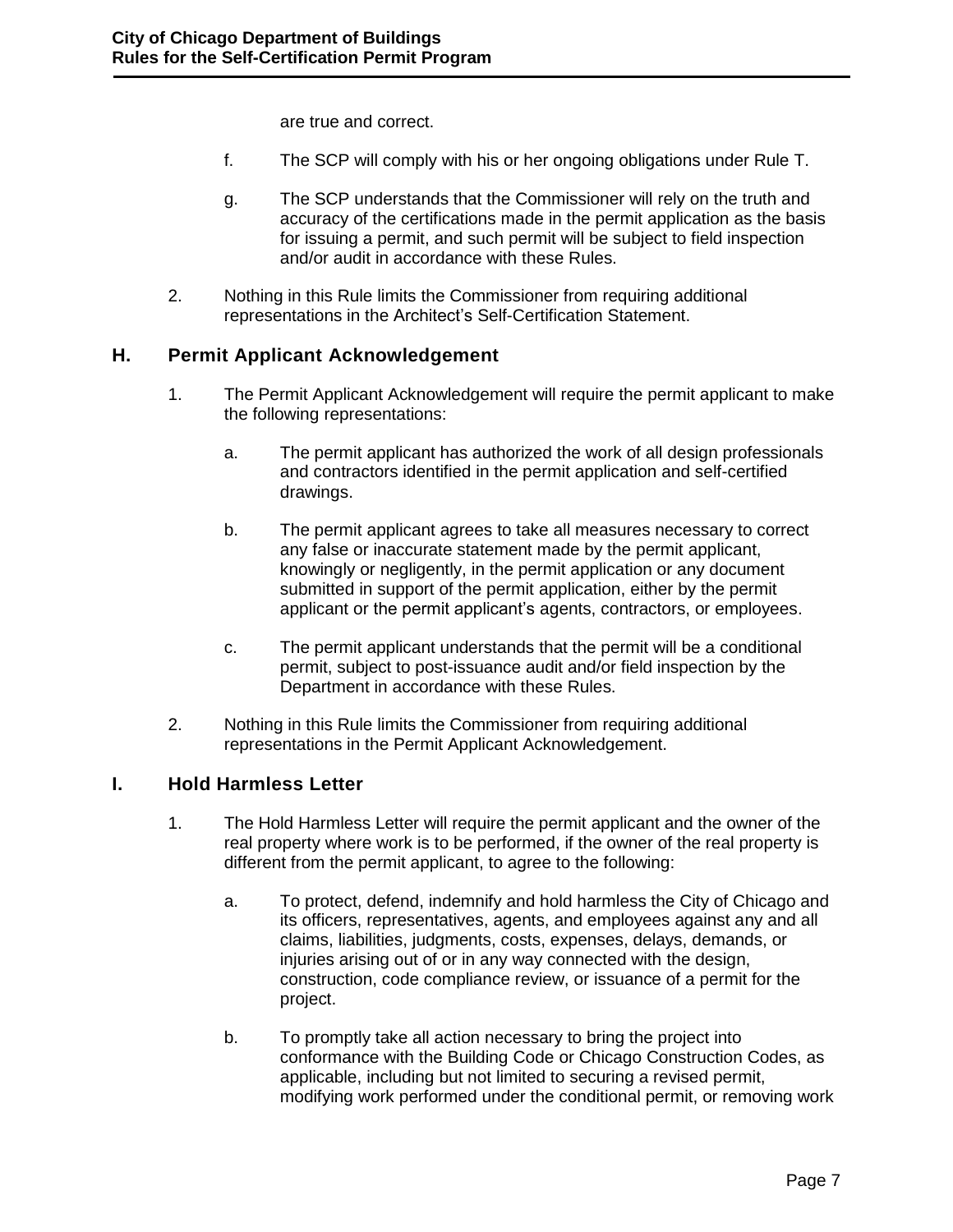performed under the conditional permit, at no cost to the City of Chicago, if the Department determines through a field inspection or post-issuance audit that the self-certified drawings and/or work performed under the conditional permit do not comply with the Building Code or Chicago Construction Codes, as applicable.

2. Nothing in this Rule limits the Commissioner from requiring additional agreements in the Hold Harmless Letter.

#### <span id="page-9-0"></span>**J. Review and Issuance**

- 1. Permit applications will be subject to review for compliance with the Zoning Ordinance under the authority of the Zoning Administrator and the Department of Planning and Development.
- 2. Permit applications will be subject to review for compliance with the Stormwater Management Ordinance, if applicable.
- 3. Permit applications will be subject to review for compliance with requirements of the Chicago Department of Transportation's Office of Underground Coordination (OUC), if applicable.
- 4. Following review and approval by all necessary city departments (including but not limited to those listed above), the permit application will be reviewed by the Department for compliance with these Rules.
- 5. If the Department determines that a permit application has minor defects, errors, omissions, or deficiencies, the Department will notify the SCP and provide one opportunity to correct the permit application.
- 6. If the Department determines that a permit application has substantial defects, errors, omissions, or deficiencies, the Department may notify the SCP and provide one opportunity to correct the permit application or may require the permit application to be reviewed under the standard plan review process.
- 7. If, after allowing the SCP one opportunity to correct the permit application, the Department again determines that there are minor or substantial defects, errors, omissions, or deficiencies in the permit application, the project is ineligible to continue under the Self-Certification Permit Program and the permit application (and any subsequent permit applications for the same or substantially similar project prepared by the same SCP) must be reviewed under the standard plan review process.

### <span id="page-9-1"></span>**K. Permit Revisions**

- 1. An application to revise a permit issued under the Self-Certification Permit Process may be submitted through the Self-Certification Permit Process but only with the written pre-approval of the Department.
- 2. The Department will ordinarily grant such approval if: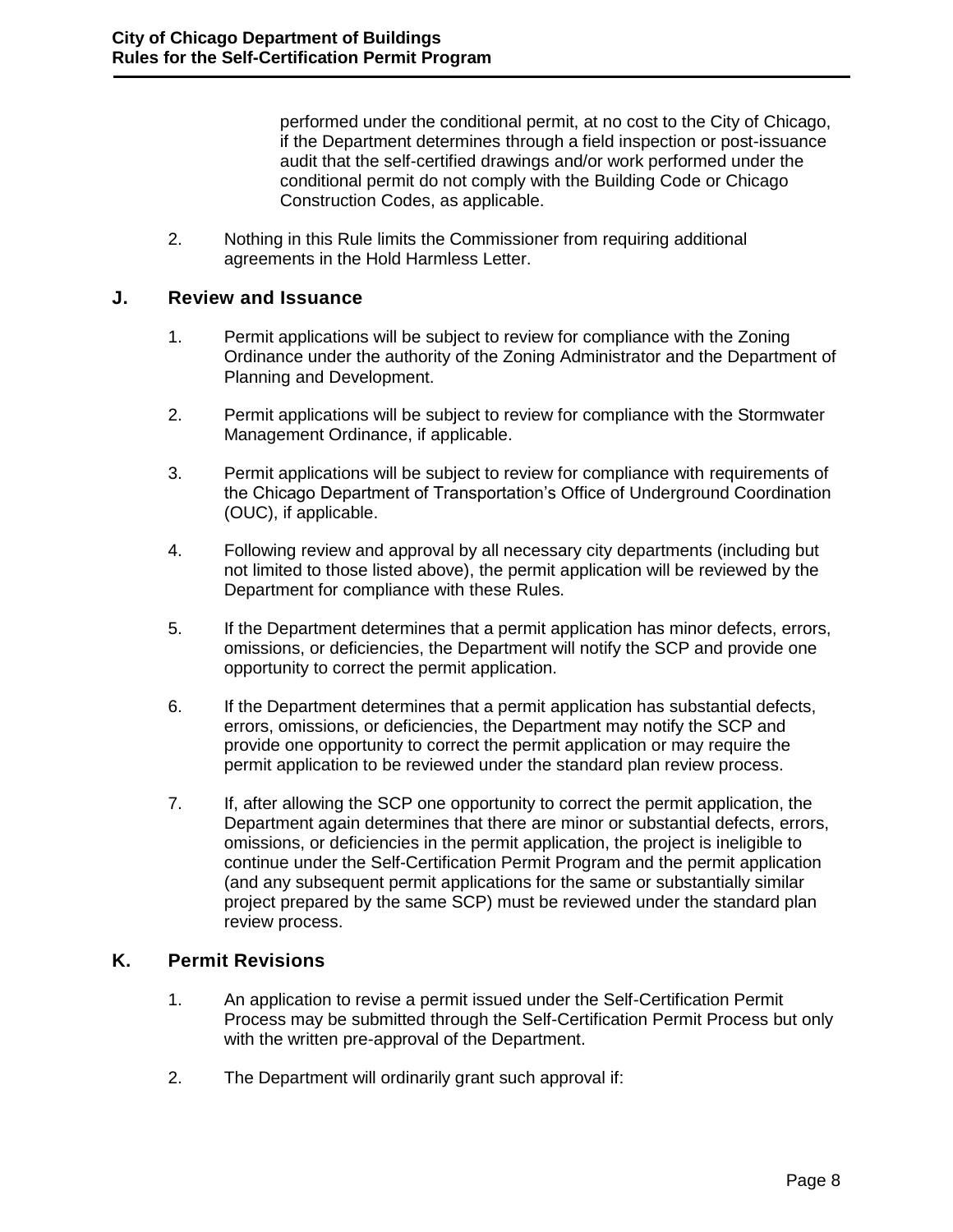- a. The revision does not make the scope of work an ineligible project;
- b. The revision is not being made to address a stop work order;
- c. The self-certified drawings are prepared by the same SCP who prepared the self-certified drawings for the original permit; and
- d. The application will include an updated Structural Peer Reviewer's Report if the revision is structural in nature.
- 3. An application to revise a permit issued under the Self-Certification Permit Program which will be submitted by an architect other than the SCP who prepared the self-certified drawings for the original permit must always be submitted for review under the Department's standard plan review process.
- 4. The Department has sole and final authority over whether an application to revise an active permit may be submitted or permitted through the Self-Certification Permit Program.

# <span id="page-10-0"></span>**PART III: PROTOTYPE-BASED SELF-CERTIFICATION**

#### <span id="page-10-1"></span>**L. Eligibility and Requirements**

1. A permit application prepared by a SCP for a new-construction project of a type listed in Table L (2018) or L (2020), as applicable, and not including any disqualifying feature listed in Table D (2018) or D (2020), as applicable, or Rule D, is eligible to be submitted through the Self-Certification Permit Program as a prototype-based application if the SCP was the professional of record on a substantially similar project permitted under the Department's standard plan review process during the preceding 36-month period.

### **TABLE L (2018): PROTOTYPE ELIGIBLE PROJECTS**

| <b>Occupancy Classification</b>                                              | <b>Conditions</b>                                                                               |
|------------------------------------------------------------------------------|-------------------------------------------------------------------------------------------------|
| <b>Single-Family Dwelling (A-1)</b>                                          | - up to 4 stories                                                                               |
| Multiple Dwelling (A-2)                                                      | - up to 4 stories, any number of dwelling units                                                 |
| <b>Small Assembly (C-2)</b>                                                  | - up to 2 stories                                                                               |
| <b>Business (E)</b>                                                          | - up to 4 stories                                                                               |
| Mercantile (F)                                                               | - up to 2 stories                                                                               |
| Garage (H-3)                                                                 | - 1 story                                                                                       |
| <b>Mixed Occupancy</b><br>$\vert$ (any combination of A, C-2, E, F, and H-3) | - up to 4 stories with only Class A (Residential) or only<br>Class E (Business) above 1st story |

### **TABLE L (2020): PROTOTYPE ELIGIBLE PROJECTS**

| <b>Occupancy Classification</b>              | Conditions                                                         |
|----------------------------------------------|--------------------------------------------------------------------|
| <b>Group A</b> (occupant load less than 300) | - up to 2 stories above grade plane<br>- no more than one basement |
| Group B                                      | - up to 4 stories above grade plane                                |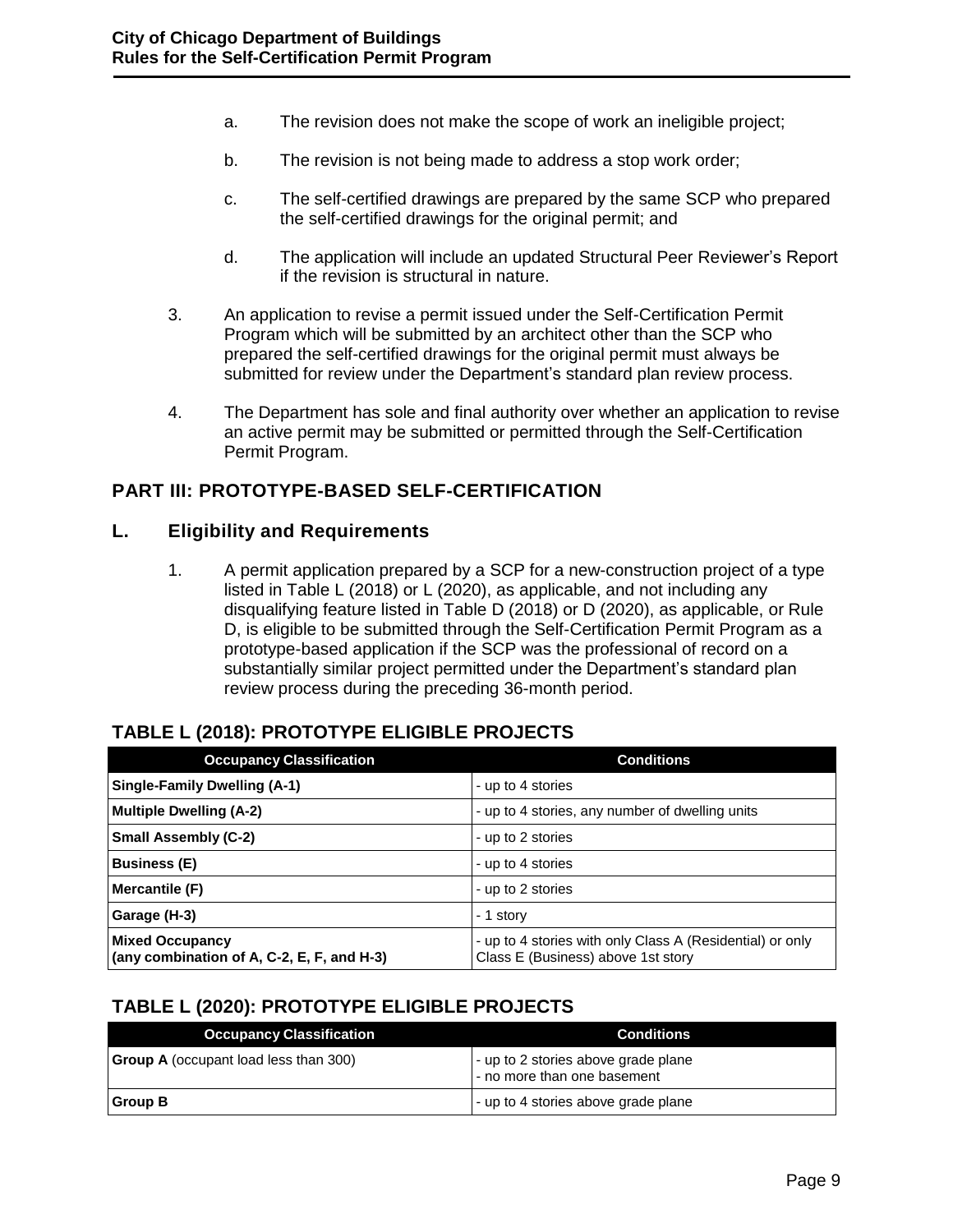|                                                                                                                                      | - no more than one basement                                                                                            |
|--------------------------------------------------------------------------------------------------------------------------------------|------------------------------------------------------------------------------------------------------------------------|
| Group M                                                                                                                              | - up to 2 stories above grade plane<br>- no more than one basement                                                     |
| <b>Group R</b>                                                                                                                       | - up to 4 stories above grade plane<br>- no more than one basement<br>- any number of dwelling units or sleeping units |
| Group S-2 (parking garage only)                                                                                                      | - up to 1 story above grade plane<br>- no more than 1 basement                                                         |
| <b>Mixed Occupancy</b><br>(any combination of A, B, M, R, or S-2 allowed above) - Group A, M and S-2 occupancies limited to basement | - up to 4 stories above grade plane<br>and first story above grade plane                                               |

- 2. The permit application for a project submitted under this Rule must also include a Structural Peer Reviewer's Report if the project scope is listed in Table C-2 (2018) or C-2 (2020), as applicable, or the project will involve an earth retention system.
- 3. A project is not eligible to be permitted through the Self-Certification Prototype Permit Program if any provision of the Building Code or Chicago Construction Codes applicable to the project has been substantively amended since the prototype permit was issued.
- 4. For purposes of this Rule, a project is substantially similar to a prototype project if the only changes are:
	- a. A minor decrease, as determined by the Department, in the building's width or length.
	- b. An increase in the distance from property lines and other buildings on the same lot.
	- c. A change of window location, size, or type that does not decrease the quantity of natural light or ventilation in a room or space required by the Building Code or Chicago Construction Codes, as applicable, to be provided with natural light or ventilation.
	- d. A change of exterior wall finishes, if the change does not decrease the fire-resistance rating or change the combustibility of the wall assembly.
	- e. A mirror image of the building.
	- f. Room variations on a floor, such as the relocation of closets or changes in closet size, the relocation of plumbing fixtures if such relocation does not impact vertical stack locations, the relocation of interior doors, or the installation of plumbing fixtures where the prototype indicated rough-in only, provided, however, all such changes must be itemized on the first sheet of the drawings and are subject to review by the Department.
- 5. Permit applications submitted under this Rule must have a full copy of the approved permit drawings for the previously-permitted prototype project uploaded to the reference documents folder in the E-Plan system.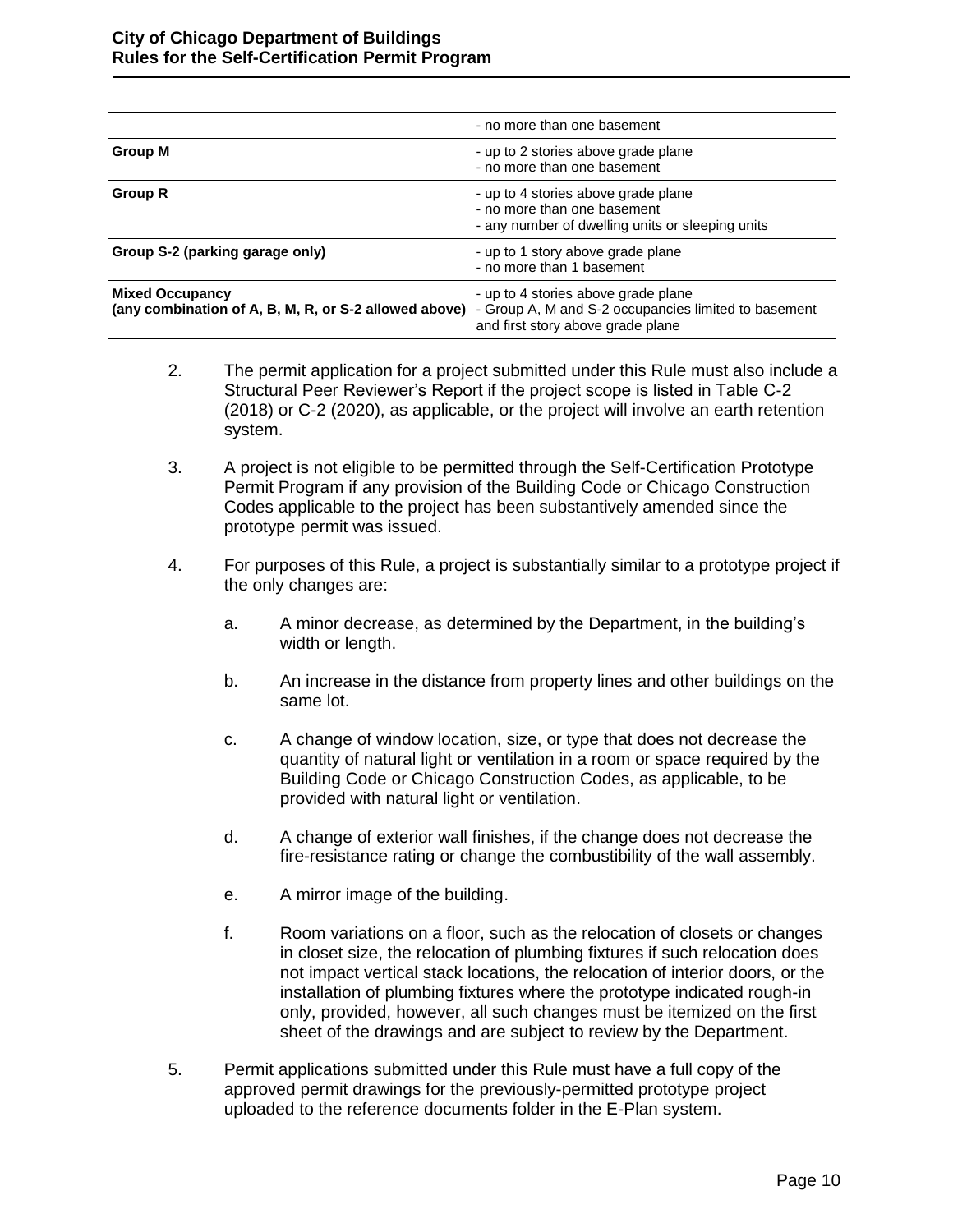6. Permit applications submitted through the Self-Certification Prototype Permit Program must also comply with Rules E through J.

### <span id="page-12-0"></span>**PART IV: TEMPORARY STRUCTURE SELF-CERTIFICATION**

#### <span id="page-12-1"></span>**M. Eligibility and Requirements**

- 1. The following projects are eligible to be permitted under the Self-Certification Permit Program as temporary structures:
	- a. Temporary tents and temporary canopies up to 4,000 square feet, with an occupant load less than 300.
	- b. Temporary stages and temporary platforms with an occupant load less than 300.
	- c. Other temporary buildings and structures which will be used for smallassembly (C-2), business (E), or mercantile (F) occupancy, or Group A (with occupant load less than 300), B, or M occupancy, as applicable.
- 2. A permit for a temporary structure issued under the Self-Certification Permit Program may only be renewed or extended through the standard plan review process.
- 3. Permit applications submitted through the Self-Certification Permit Program for temporary structures must also comply with Rules E through J, however the Department may provide and require the use of specialized forms for such applications.

### <span id="page-12-2"></span>**N. Required Pre-Occupancy Inspection by SCP**

- 1. If a permit is issued under the Self-Certification Permit Program for a temporary structure, the SCP, or an Illinois-licensed architect or structural engineer working under the SCP's control, must conduct a field inspection of the structure for conformance with the self-certified drawings and the Building Code or Chicago Construction Codes, as applicable.
- 2. A temporary structure permitted under the Self-Certification Permit Program may not be used or occupied, until: (a) the project has passed all necessary inspections performed by the Department; or (b) 24 hours after the SCP completes a Certificate of Compliance and uploads it to the E-Plan system.
- 3. The Certificate of Compliance must be on a form provided by the Commissioner, and, at a minimum, will require the SCP to certify that:
	- a. The SCP has completed, or caused an Illinois-licensed architect or structural engineer working under the SCP's control to complete an inperson inspection of the temporary structure;
	- b. Based on the inspection, the temporary structure has been erected in substantial compliance with the self-certified drawings;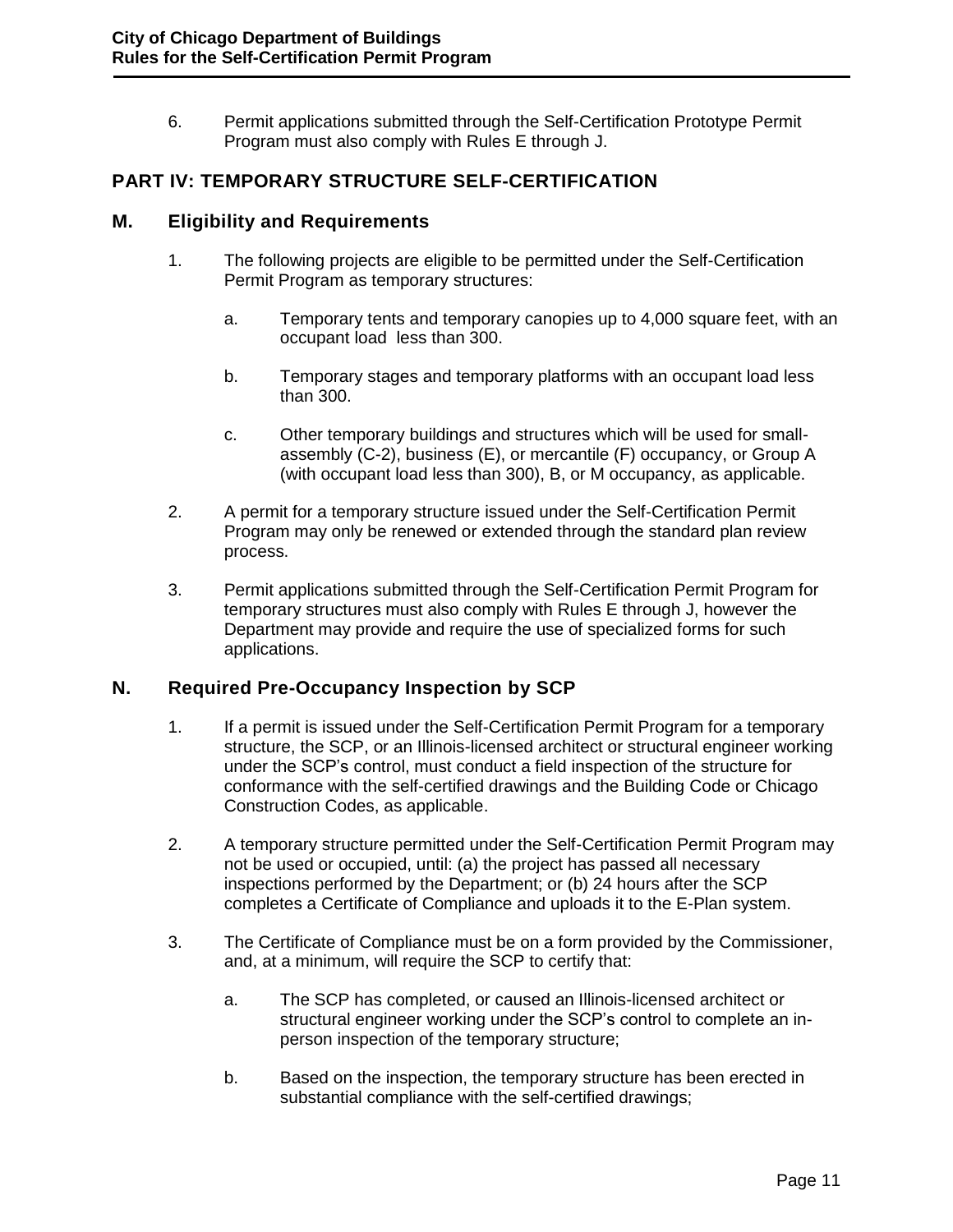- c. Based on the inspection, the temporary structure has been erected in substantial compliance with the Building Code or Chicago Construction Codes, as applicable; and
- d. Based on the inspection, the temporary structure, as erected, is safe for use and occupancy.
- e. The SCP has notified the permit applicant in writing of applicable restrictions on the use or occupancy of the temporary structure under the permit.
- 4. The Certificate of Compliance must be signed and sealed by the SCP and a copy must be available on site at all times the temporary structure is occupied.
- 5. Nothing in this Rule limits the Commissioner from requiring additional certifications in the Certificate of Substantial Compliance.
- 6. Nothing in this Rule limits the Department from inspecting a temporary structure permitted under the Self-Certification Permit Program, or prohibiting the use or occupancy of a temporary structure found to be unsafe.

# <span id="page-13-0"></span>**PART V: PROFESSIONAL REGISTRATION**

# <span id="page-13-1"></span>**O. Eligibility**

- 1. To be eligible for SCP status, registration, or renewal an individual must:
	- a. Currently be licensed by the State of Illinois to practice architecture or structural engineering;
	- b. Have been licensed by the State of Illinois to practice architecture or structural engineering for at least 3 years;
	- c. Have acted as professional of record or project lead on 5 or more permits issued by the Department in the prior 60-month period;
	- d. Have successfully completed a Self-Certification Permit Program training class offered by the Department, as evidenced by a certificate of completion; and
	- e. Maintain current contact information, including an e-mail address, on file with the Department.
- 2. An individual is ineligible for SCP status if he or she is subject to active discipline or disciplinary proceedings by the Department, the State of Illinois, or any other municipality or state licensing authority, or has been subject to such discipline during the preceding 5-year period.
- 3. An individual is ineligible for SCP status if, during the preceding 5-year period, he or she has been convicted or found liable of: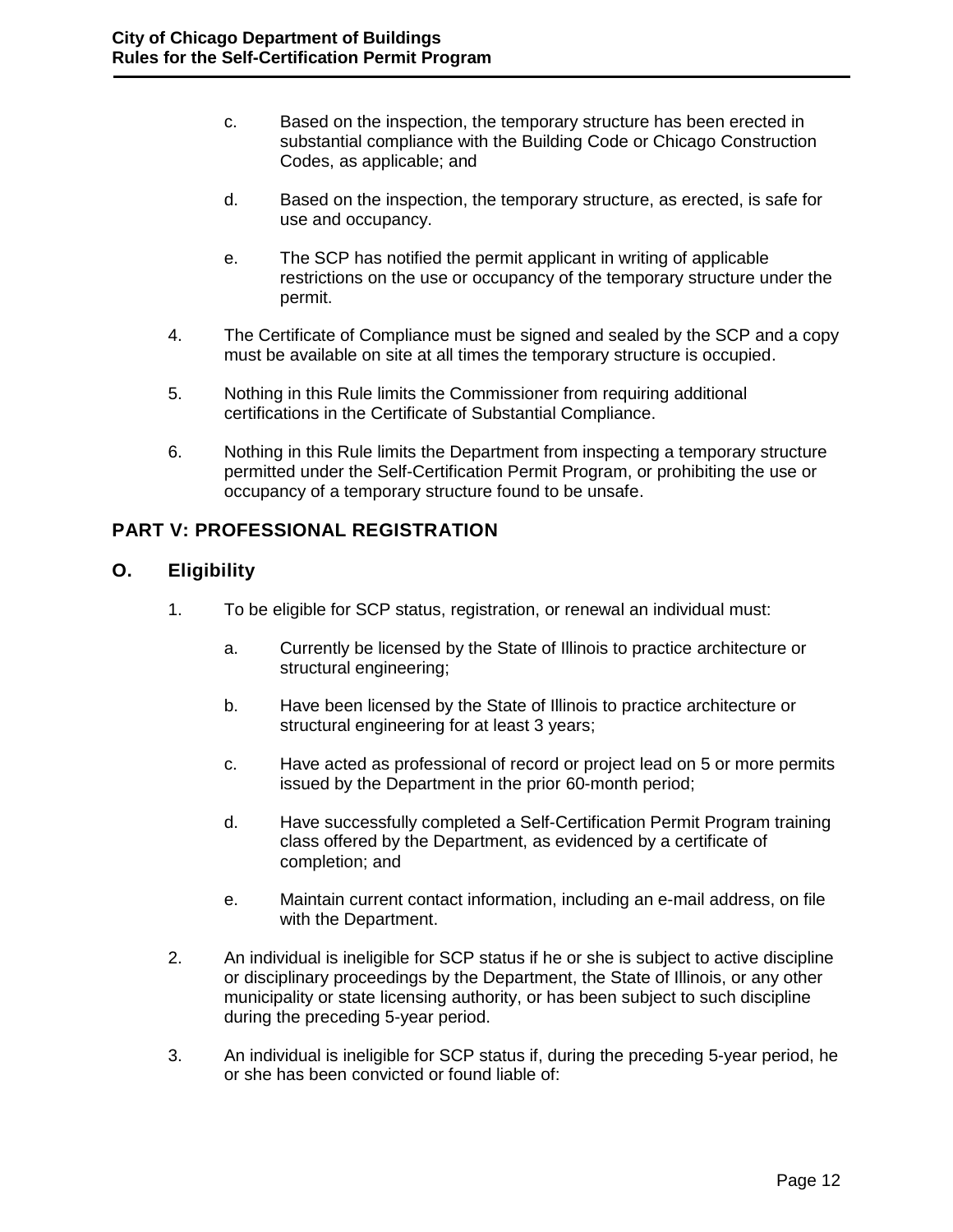- <span id="page-14-1"></span>a. Knowingly making a false statement of material fact on or in connection with any permit application or other submission to a governmental entity;
- b. Knowingly submitting any document containing false or fraudulent information in support of a permit application or other submission to a governmental entity; or
- c. Knowingly affixing a false signature or seal to any permit application or other submission to a governmental entity.
- 4. Only natural persons (not firms, sole proprietorships, partnerships, corporations, limited liability companies, or other legal entities) are eligible for SCP status.
- 5. A SCP must continuously maintain professional liability insurance, issued by an insurer authorized to insure in the State of Illinois, with limits of not less than \$500,000.00 per claim and \$1,000,000.00 in the aggregate for all claims made during the policy period. This requirement may be met with professional liability coverage applicable to the SCP as owner, member, or employee of a sole proprietorship, firm, partnership, corporation, limited liability company, or similar entity, so long as the coverage is applicable to architectural and/or structural engineering services.

# <span id="page-14-0"></span>**P. Duration of Registration**

- 1. For an individual who was eligible to participate in the Self-Certification Permit Program prior to the effective date of these Rules, and who has not renewed under these Rules, his or her registration will expire on December 31 of the sixth year after the most-recently-attended training class.
- 2. For a SCP who registers or renews after the effective date of these Rules, his or her registration will expire on December 31 of the latter of:
	- a. The sixth year after such registration; or
	- b. The sixth year after the scheduled expiration of the prior registration.
- 3. A permit application submitted by a SCP whose registration status is expired will not be processed under the Self Certification Permit Program but will be reviewed under the Department's standard plan review process or other applicable review process.
- 4. The responsibility to maintain SCP status is on the registered individual and not on the Department. The Department is under no obligation to extend registration pending renewal or offer additional training classes to accommodate renewal for an individual who has allowed his or her prior registration to expire.
- 5. The Department may periodically require SCPs to submit written acknowledgement of significant changes to the Chicago Construction Codes. It will be grounds to suspend or revoke the registration of any SCP if he or she fails to acknowledge such a change within 60 days of an official notice sent to the email address on file with the Department.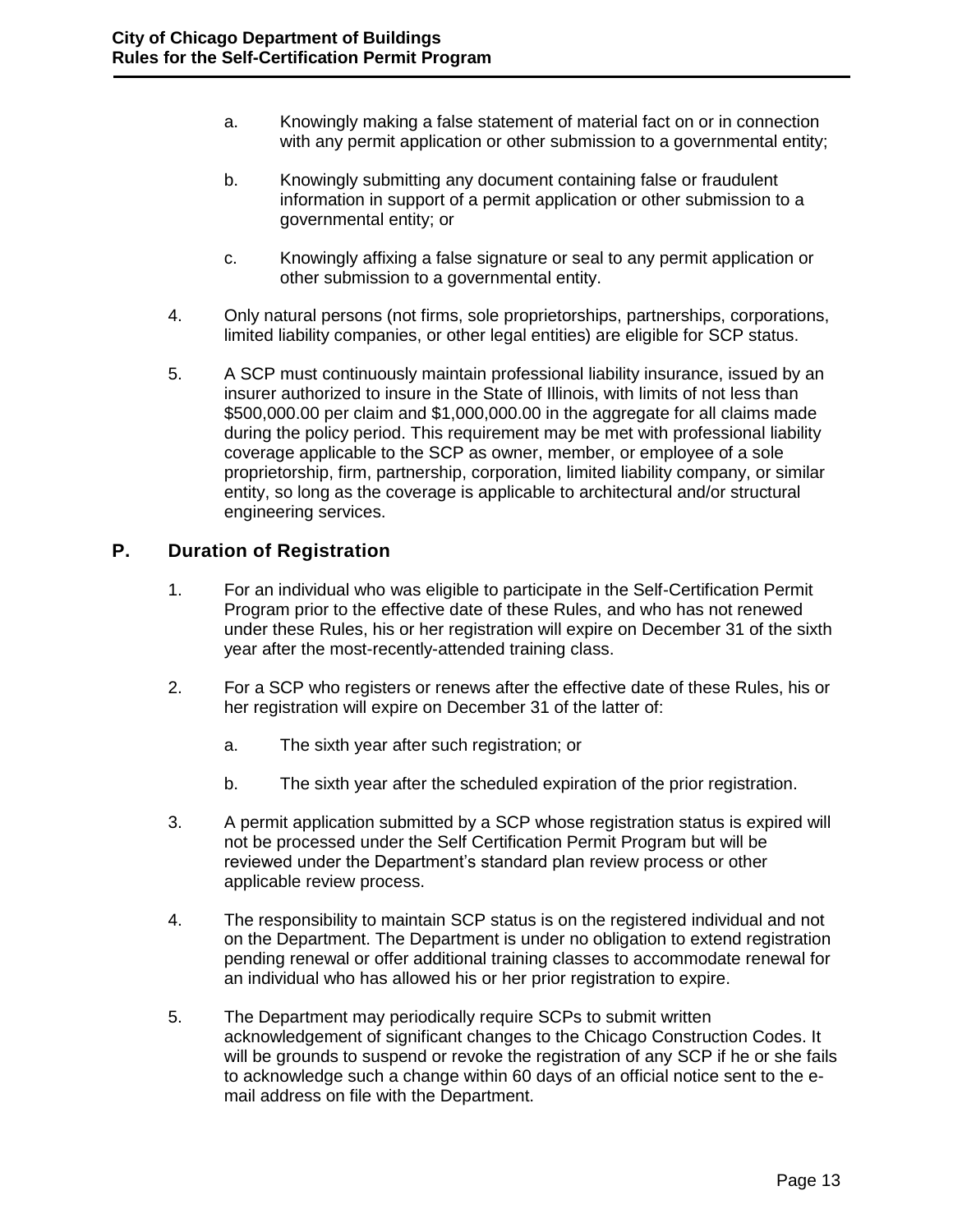# **Q. Training Class**

- 1. The Department will periodically offer a training class for individuals seeking or renewing SCP status. The class will provide attendees with an overview of these Rules and selected provisions of the Chicago Construction Codes and Municipal Code.
- 2. The training class will be open to any individual who has been licensed by the State of Illinois to practice architecture or structural engineering for at least 3 years, is otherwise eligible under Rule O, and has paid the training class fee. Space in each training class is limited and placement in a training class is on a first come basis upon full payment of the training class fee.
- 3. The training class fee will be periodically established by the Commissioner but shall not be less than \$2,500, except that the Commissioner may allow individuals who have never before registered with the Department as a SCP to take the training class for one-half the otherwise applicable training class fee. The training class fee is non-refundable. Payment of the training class fee and attendance at the training class does not guarantee SCP status if other eligibility requirements are not met.
- 4. The Department will issue a certificate of completion to each attendee who successfully completes the training class. Successful completion requires:
	- a. In-person attendance at all portions of the training class. An individual who is absent for more than 30 minutes of the scheduled training class sessions, without advance permission from the Department, has not successfully completed the training class.
	- b. Active participation in the training class. An individual who is present at the training class but engaged in unrelated activities during the class has not successfully completed the training class.
	- c. Substantial comprehension of materials covered in the training class. The Department may administer one or more written evaluations as part of the training class. An individual must receive satisfactory results on each such evaluation to successfully complete the training class.
- 5. The Department may allow any person to audit the training class if space is available. Such individuals are required to pay one-half of the training class fee prior to attendance. Such individuals will not receive a certificate of completion.

### <span id="page-15-0"></span>**R. Initial Application Procedure**

- 1. An initial application must be submitted on a form provided by the Department.
- 2. If the applicant did not serve as professional of record for at least 5 projects for purposes of Rule O(1)(c), the Department may require the applicant to submit one or more letters signed by the professional of record establishing the applicant's role as project lead.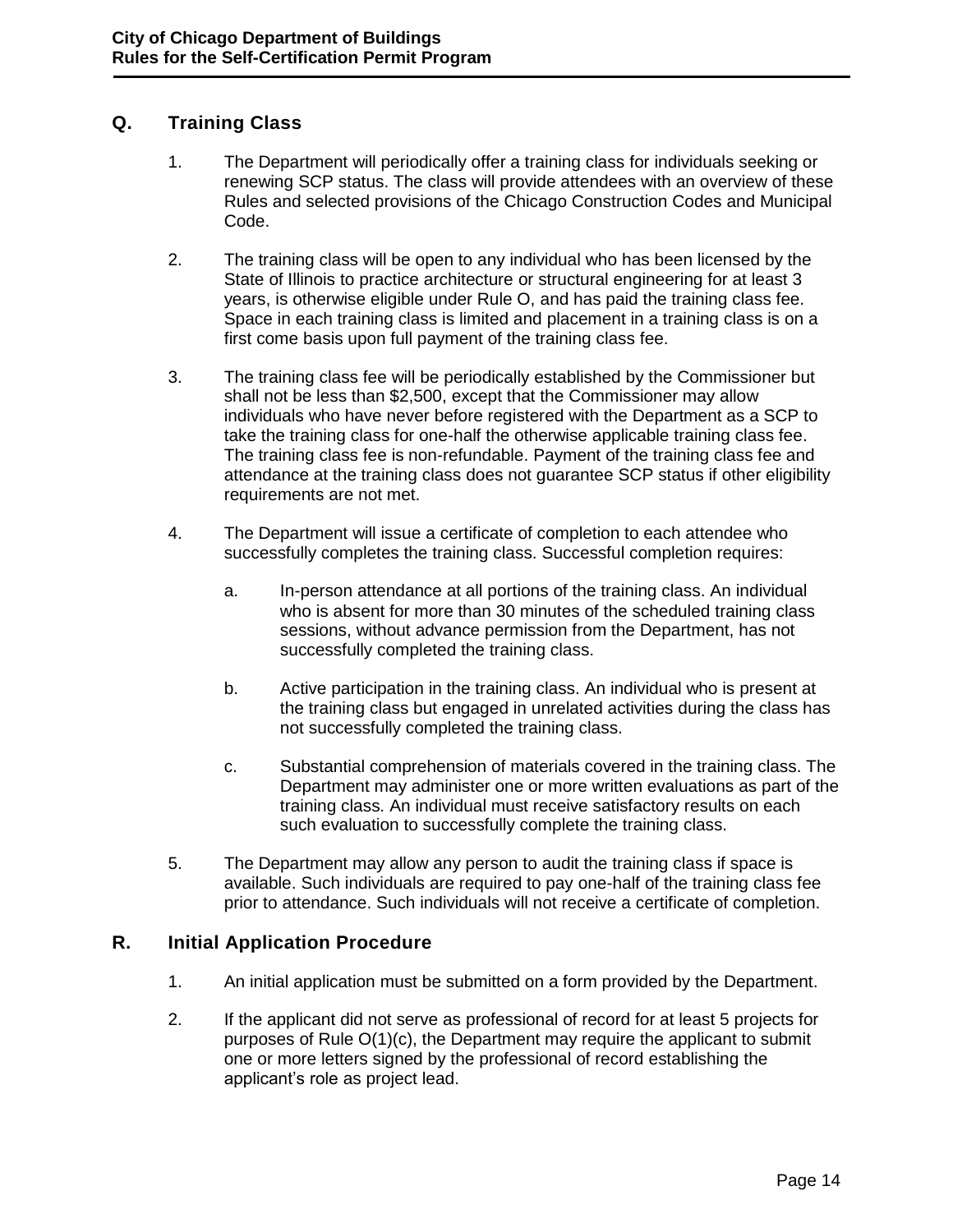- 3. An initial applicant who meets the minimum training class eligibility requirements will be notified by e-mail of the next available training class date and the procedure for payment of the training class fee.
- 4. The Department will make every effort to review other qualifications of initial applicants prior to requiring payment of the training class fee, however admission to the training class is not a determination by the Department that all eligibility criteria are met or that the applicant has sufficient expertise to act as a SCP. Any questions about eligibility should be discussed with the Department prior to payment of the training class fee, which is non-refundable.
- 5. For each applicant who successfully completes the training class, the Department will conduct a final review of eligibility and notify each qualified individual in writing.
- 6. The Department will maintain a list of SCPs and make it available to the public.

#### <span id="page-16-0"></span>**S. Renewal Procedure**

- 1. Renewal applications must be made in writing in a form and format established by the Department.
- 2. A renewal application must be accompanied by a training class certificate of completion issued within the past 365 days.
- 3. For each renewal applicant who meets all eligibility requirements, the Department will renew the SCP's registration.
- 4. The Department may, but is not required to, automatically renew the registration of a SCP who successfully completes a training class.

### <span id="page-16-1"></span>**T. Ongoing Obligations**

- 1. A SCP must notify the Department in writing within 10 business days of any event which may cause the SCP to no longer be eligible under these Rules.
- 2. A SCP has the following ongoing obligations with respect to each project for which he or she submits a permit application under the Self-Certification Permit Program:
	- a. To notify the Department in writing within 5 business days if he or she becomes aware of any false or inaccurate statement in the permit application or self-certified drawings.
	- b. To notify the Department in writing within 5 business days (or 24 hours for a temporary structure) if he or she becomes aware of work done contrary to a permit issued under the Self-Certification Permit Program and provide the permit number and details of such non-compliant work;
	- c. To fully cooperate with the Department in addressing any conditions in the self-certified drawings that the Department determines do not comply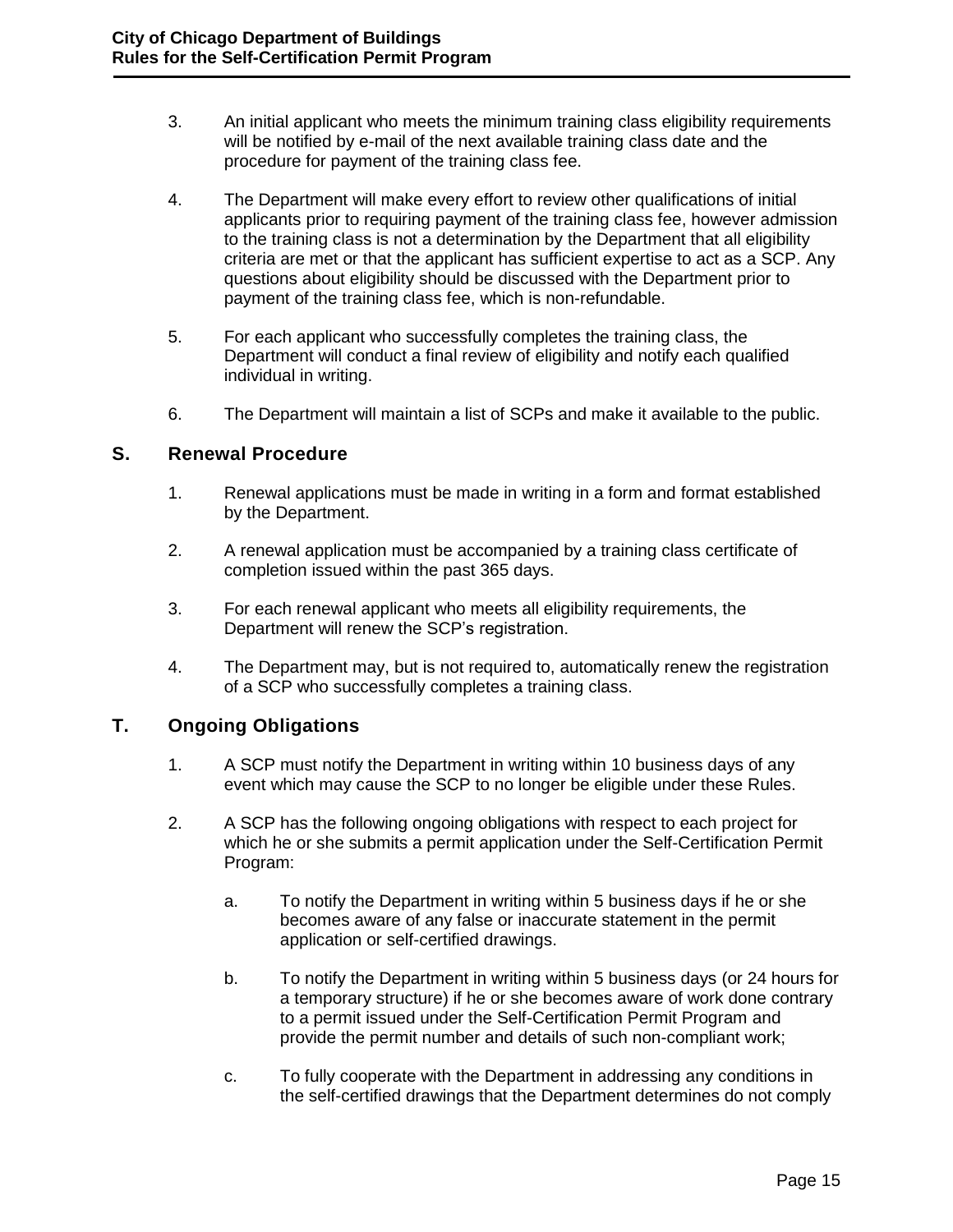with the Building Code or Chicago Construction Codes, as applicable.

d. To work with the permit applicant to prepare and submit an application for a revision to the permit in a timely manner, and to take other remedial measures within the SCP's control, to bring the self-certified drawings for the project, and the project itself, into conformance with the Building Code or Chicago Construction Codes, as applicable, if the Department determines through field inspection or post-issuance audit that the selfcertified drawings do not conform to the Building Code or Chicago Construction Codes, as applicable.

# <span id="page-17-0"></span>**PART VI: FIELD INSPECTION AND AUDIT**

#### <span id="page-17-1"></span>**U. Pre-Issuance Review and Audit**

- 1. All documents submitted in connection with a permit application are subject to review by the Department, at the Department's discretion, to determine if the project is in compliance with the Municipal Code.
- 2. The Commissioner, in the Commissioner's sole discretion, may require any permit application which is found by the Department to contain substantial defects, errors, omissions, or deficiencies prior to issuance to be reviewed under the Department's standard plan review process.

### <span id="page-17-2"></span>**V. Field Inspection and Post-Issuance Audit**

- 1. All permits issued under the Self-Certification Permit Program are conditional and subject to field inspection and post-issuance audit by the Department.
- 2. Post-issuance audits may be conducted on a random or judgmental basis, at the discretion of the Commissioner. Post-issuance audits may review one, several, or all disciplines.
- 3. If a field inspection or post-issuance audit identifies one or more condition in the self-certified drawings that does not comply with the Building Code or Chicago Construction Codes, as applicable, the SCP must prepare an application to revise the permit in order to correct the non-compliant conditions.
- 4. If a field inspection or post-issuance audit identifies one or more condition in the self-certified drawings that does not comply with the Building Code or Chicago Construction Codes, as applicable, and poses a serious risk to health, safety, or welfare, the Department may issue a stop work order and/or revoke the permit, at the discretion of the Department.
- 5. For purposes of this Part, conditions which pose a serious risk to health, safety, or welfare include, but are not limited to:
	- a. Incorrect classification of the occupancy resulting in a lower-than-required hazard index in accordance with Table 13-200-170 of the Municipal Code or Tables 14R-10-1011.4, 14R-10-1011.5, and 14R-10-1011.6 of the Municipal Code, as applicable.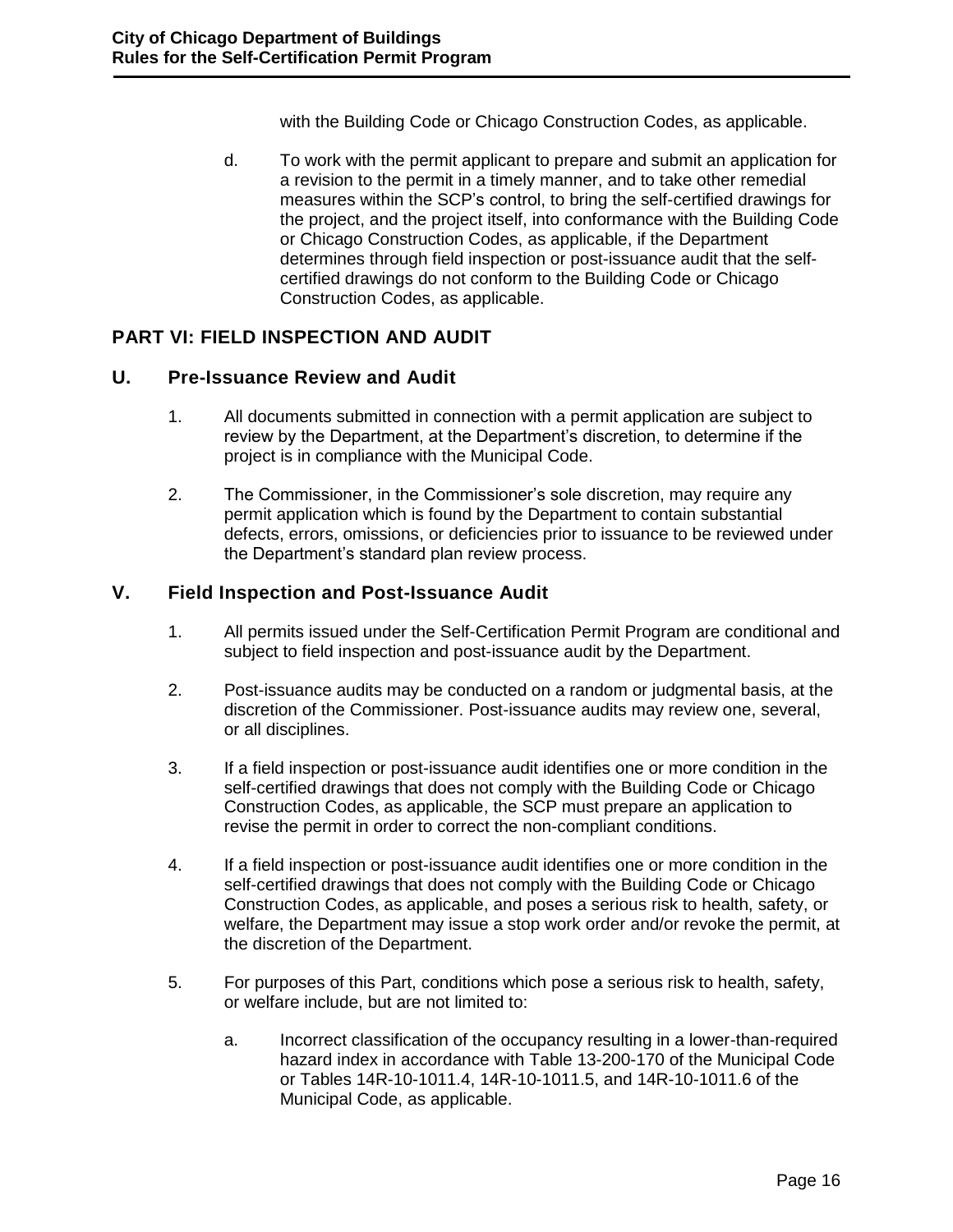- b. Inclusion of any occupancy not eligible for permitting under the Self-Certification Permit Program
- c. Inadequate fire separation between mixed occupancies
- d. A project which exceeds height and area limitations based on the occupancy and construction type
- e. A project which violates any restriction applicable to the fire limits
- f. Inadequate fire-resistance ratings based on construction type
- g. Inappropriate use of combustible materials in a building of Type I, II or III construction
- h. Inadequate or inappropriate fire protection system(s)
- i. Inadequate size or number of exits
- j. Under calculation of occupant load for purposes of exiting
- k. Inadequate accessible routes of ingress or egress
- l. Inadequate or missing areas of rescue assistance
- m. Insufficient design loads
- n. Insufficient or inappropriate structural elements or connections
- 6. If a field inspection or post-issuance audit identifies a false statement in the permit application or self-certified drawings, the Department may issue a stop work order or revoke the permit, at the discretion of the Department.
- 7. The Department will only undertake a post-issuance audit of a permit issued under the Self-Certification Permit Program within 12 months of permit issuance, or, if the permitted work is not complete at that time, prior to completion of the permitted work, as evidenced by passing final inspections by all applicable disciplines.

### <span id="page-18-0"></span>**W. Suspension and Revocation**

- 1. For each SCP, the Department will maintain a record of any deficiency identified in connection with a permit application or permit issued under the Self-Certification Permit Process. A deficiency shall be assigned a point value as follows:
	- a. Submission of a permit application for a project determined by the Department to be ineligible. **1 POINT.**
	- b. Submission of a permit application for an eligible project found by the Department to contain substantial defects, errors, omissions or deficiencies prior to issuance. **2 POINTS.**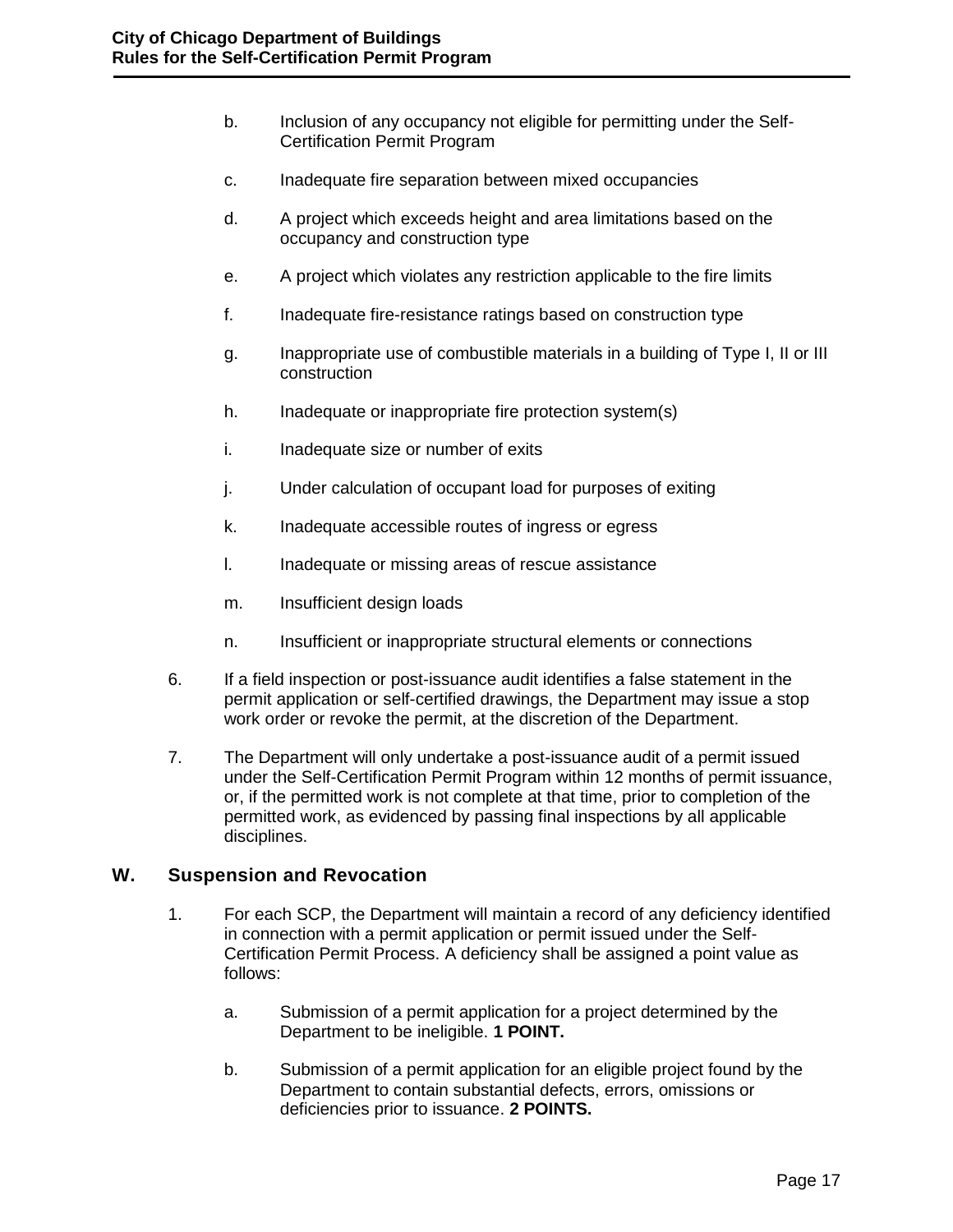- c. Submission of a permit application found to contain a false statement. **2 POINTS.**
- d. Submission of self-certified drawings in which, during a field inspection and/or post-issuance audit, the Department identifies a condition that does not comply with the Municipal Code. **2 POINTS.**
- e. Submission of self-certified drawings in which, during a field inspection and/or post-issuance audit, the Department identifies a condition that does not comply with the Municipal Code and pose a serious risk to health, safety, or welfare. **5 POINTS.**
- f. Failure to comply with any ongoing obligation identified in Rule T. **5 POINTS.**
- 2. If a deficiency is identified prior to permit issuance, the SCP will be notified as part of the permit review process. Such notification may be oral or written.
- 3. If a deficiency is identified after permit issuance, the Department will send notification to the SCP. Any post-issuance determination of deficiency is only subject to review as part of a suspension or revocation process.
- 4. If a SCP accrues 5 points within a 365-day period, or 10 points within a registration period, his or her SCP status may be suspended by the Department.
- 5. If a SCP accrues 10 points within a 365-day period, or 20 points within a registration period, his or her SCP status may be suspended or revoked by the Department.
- 6. The process for suspending/revoking SCP status will be the process established in the Department's Rules Regarding the Suspension and Revocation of Licenses, Registrations and Certifications.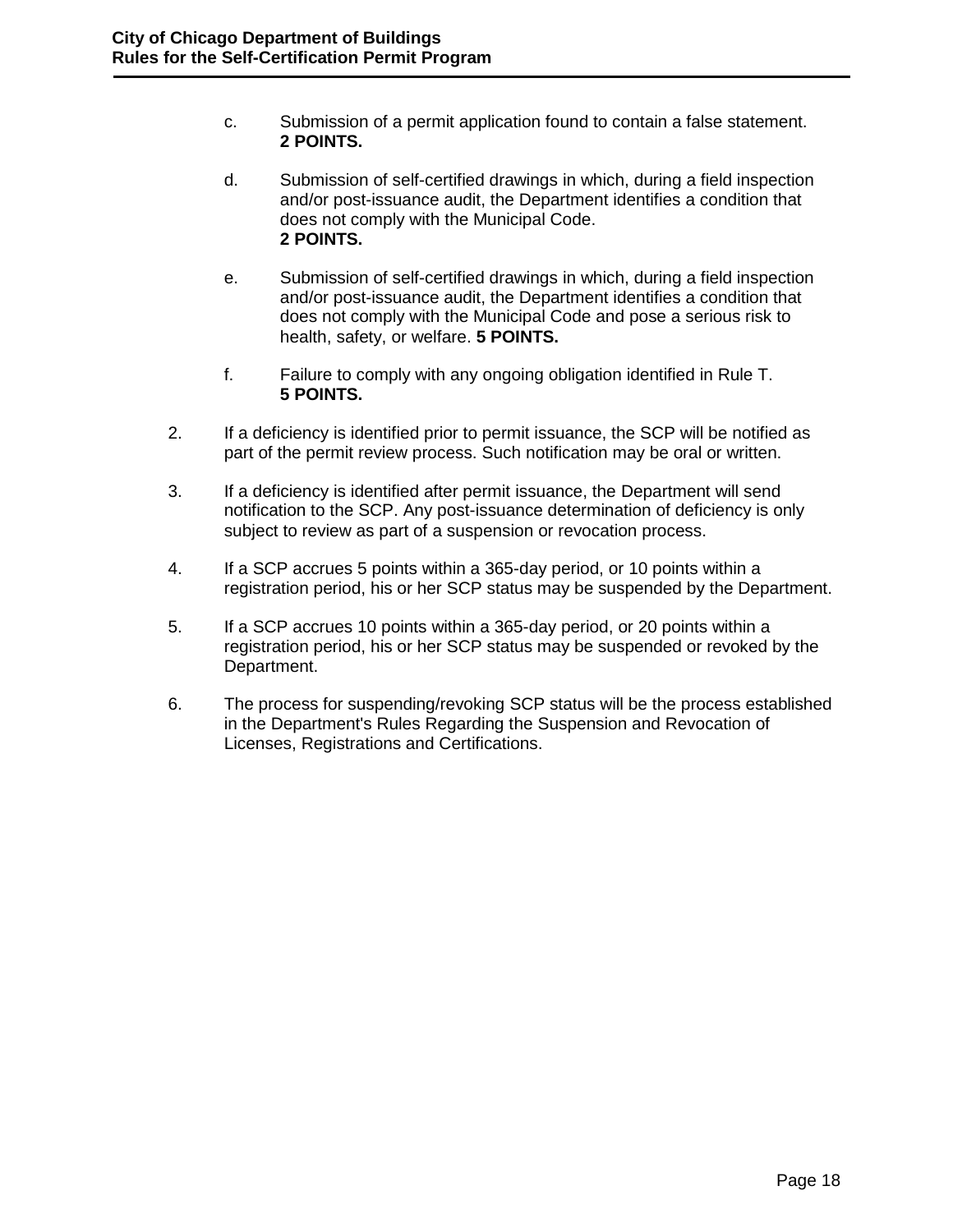# **TABLE C-1 (2018): ELIGIBLE PROJECTS**

| <b>Use or Occupancy Classification</b>                                                                                          | <b>Scope of Work</b>                                                                                                                                                                                               |                                                                                                                                                                                                                                                                                                                                                                                            |  |
|---------------------------------------------------------------------------------------------------------------------------------|--------------------------------------------------------------------------------------------------------------------------------------------------------------------------------------------------------------------|--------------------------------------------------------------------------------------------------------------------------------------------------------------------------------------------------------------------------------------------------------------------------------------------------------------------------------------------------------------------------------------------|--|
| of Finished Building                                                                                                            | <b>New Construction</b>                                                                                                                                                                                            | <b>Repairs, Renovations,</b><br><b>Alterations &amp; Additions</b>                                                                                                                                                                                                                                                                                                                         |  |
| <b>Exclusively Residential Buildings and Accessory Structures</b>                                                               |                                                                                                                                                                                                                    |                                                                                                                                                                                                                                                                                                                                                                                            |  |
| <b>Detached Single-Family Dwelling (A-1)</b>                                                                                    | - up to 4 story building<br>- may include attached private garage                                                                                                                                                  | - up to 4 story building<br>- may include attached private garage                                                                                                                                                                                                                                                                                                                          |  |
| Multiple Dwelling (A-2), up to 3 dwelling units                                                                                 | up to 4 story building<br>may include attached private garage                                                                                                                                                      | up to 4 story building<br>- may include attached private garage<br>gut rehab and porch replacement allowed                                                                                                                                                                                                                                                                                 |  |
| Multiple Dwelling (A-2), up to 8 dwelling units                                                                                 | up to 4 story building<br>may include attached garage                                                                                                                                                              | up to 4 story building<br>- may include attached garage<br>gut rehab and porch replacement allowed                                                                                                                                                                                                                                                                                         |  |
| Detached Private Garage (J)                                                                                                     | - 1 story building (may include rooftop deck)                                                                                                                                                                      | - 1 story building (may include rooftop deck)                                                                                                                                                                                                                                                                                                                                              |  |
| <b>Single-Occupancy Non-Residential Buildings (No Mixed Occupancy)</b>                                                          |                                                                                                                                                                                                                    |                                                                                                                                                                                                                                                                                                                                                                                            |  |
| Single Tenant: Small Assembly (C-2); Business<br>(E); or Mercantile (F)                                                         | up to 2 story building<br>- up to 10,000 ft <sup>2</sup> building<br>- single tenant building                                                                                                                      | - up to 2 story building<br>- up to 10,000 ft <sup>2</sup> building<br>- single tenant building                                                                                                                                                                                                                                                                                            |  |
| Up to 4 Tenants: Business (E); or Mercantile (F)                                                                                | - up to 4 story building<br>- up to 30,000 ft <sup>2</sup> building                                                                                                                                                | up to 4 story building<br>up to 30,000 ft <sup>2</sup> building<br>each tenant space and common areas must be permitted<br>separately (see below) UNLESS entire building is vacant                                                                                                                                                                                                         |  |
| Institutional (B) or School (C-3)<br>(excluding residential restrained care facilities<br>and day care centers)                 | Not eligible.                                                                                                                                                                                                      | single tenant buildings only<br>- up to 4 story building<br>- up to 30,000 ft <sup>2</sup> building<br>- alterations or repairs only; NO additions                                                                                                                                                                                                                                         |  |
| <b>Mixed-Occupancy Buildings</b>                                                                                                |                                                                                                                                                                                                                    |                                                                                                                                                                                                                                                                                                                                                                                            |  |
| Mixed Occupancy (including Residential (A);<br>Small Assembly (C-2); Business (E); Mercantile<br>(F); and/or Garage (H-3 or J)) | mercantile, assembly or garage use on 1st story ONLY<br>up to 4 story building<br>up to 30,000 ft <sup>2</sup> building<br>up to 4 non-residential tenant spaces in building<br>up to 8 dwelling units in building | alterations or repairs only; NO additions<br>- mercantile, assembly or garage use on 1st floor ONLY<br>- up to 4 story building<br>up to 30,000 ft <sup>2</sup> building<br>- up to 4 non-residential tenant spaces in building<br>- up to 8 dwelling units in building<br>each tenant space and common areas must be permitted<br>separately (see below) UNLESS entire building is vacant |  |
| Individual Tenant Spaces, Dwelling Units, and Common Areas in Existing Buildings                                                |                                                                                                                                                                                                                    |                                                                                                                                                                                                                                                                                                                                                                                            |  |
| Separately-owned dwelling unit in Multiple<br>Dwelling (A-2)<br>(e.g. condominium or cooperative apartment)                     |                                                                                                                                                                                                                    | includes residential sales centers and model units<br>includes individual residential townhouse units<br>Department pre-approval required if building > 80'<br>alterations or repairs only; NO additions                                                                                                                                                                                   |  |
| Single-tenant Small Assembly (C-2), Business<br>(E), or Mercantile (F) space in building WITHOUT<br>residential occupancy       | Not applicable.                                                                                                                                                                                                    | alterations or repairs only; NO additions<br>- multi-floor tenant spaces allowed<br>30,000 ft <sup>2</sup> maximum area for Mercantile<br>Department pre-approval required if building > 80'                                                                                                                                                                                               |  |
| Single-tenant Small Assembly (C-2), Business<br>(E), or Mercantile (F) space in building WITH<br>residential occupancy          |                                                                                                                                                                                                                    | alterations or repairs only; NO additions<br>single-floor tenant spaces ONLY<br>30,000 ft <sup>2</sup> maximum area for Mercantile<br>Department pre-approval required if building > 4 stories                                                                                                                                                                                             |  |
| Common areas or systems in multiple dwelling<br>or multi-tenant commercial building                                             |                                                                                                                                                                                                                    | alterations or repairs only; NO additions<br>- must be permitted separately from work within dwelling units<br>or tenant spaces<br>- pre-approval required if building > 80'                                                                                                                                                                                                               |  |

- increase in number of dwelling units in existing building
- any work in a residential restrained care facility
- **-** new construction or addition with an Institutional (B) or School (C-3) occupancy
- any work involving Assembly (C-1 or C-2) occupancy or occupancies with total occupant load greater than 299
- any below-grade Assembly (C-1 or C-2) occupancy
- any work in a day care center
- any work in Mercantile (F) occupancy with total area greater than 30,000 ft<sup>2</sup>

### **TABLE C-2 (2018): STRUCTURAL PEER REVIEW REQUIREMENTS**

|                                                                | <b>Scope of Work</b>                                                                                                                                                   |                                                                                                                                                                                  |  |
|----------------------------------------------------------------|------------------------------------------------------------------------------------------------------------------------------------------------------------------------|----------------------------------------------------------------------------------------------------------------------------------------------------------------------------------|--|
| <b>Use or Occupancy Classification</b><br>of Finished Building | <b>New Construction &amp; Additions</b>                                                                                                                                | <b>Repairs, Renovations &amp;</b><br><b>Alterations</b>                                                                                                                          |  |
| All buildings                                                  | - work includes adding balcony to existing building<br>- work includes construction within 1 foot of lot line<br>- work includes excavation $\geq 10$ feet below grade | Structural scope of work includes:<br>- adding, altering, or removing load-bearing elements<br>- adding, altering, or removing floor openings<br>- use of earth retention system |  |
| <b>Exclusively residential use</b>                             | - scope of work exceeds 3 stories<br>- scope of work includes rooftop deck above 3rd story                                                                             | - structural scope of work in building greater than 3 stories                                                                                                                    |  |
| Any non-residential use                                        | - scope of work exceeds 1 story<br>- scope of work includes rooftop deck above 2nd story<br>- work includes excavation $\geq$ 5 feet below grade within 5 feet         | - structural scope of work in building greater than 1 story                                                                                                                      |  |

### **TABLE D (2018): DISQUALIFYING FEATURES**

#### **Use and Occupancy:**

- any below-grade Mercantile (F) occupancy

- any work involving an Open-Air Assembly (D), Industrial (G), Storage (H-1 or H-2), or Hazardous (I) occupancy - any work involving a Miscellaneous (J) occupancy other than fences, sheds, carports, and private garages and temporary tents, canopies and stages
- **Use and Occupancy (***continued***):**
- any working involving congregate living facilities
- any work involving a Wrigley Field-adjacent rooftop deck
- any work involving a distillery

- any change of occupancy classification where the original and new classifications are other than Small Assembly (C-2), Business (E), and Mercantile (F)

- any work involving a technology equipment room

#### **Height and Area:**

- any new construction or addition resulting in a building with total floor area exceeding 30,000 ft<sup>2</sup>
- any new construction or addition resulting in a building exceeding 4 stories in height

- any new construction or addition resulting in a building exceeding 55 feet in height

#### **Specialized Review or Department Pre-Approval Required:**

**-** any work requiring Alternative Code Approval, unless such approval has been granted prior to filing the permit application

- any work requiring approval by the Committee on Standards and Tests, unless such approval has been granted prior to filing the permit application

- any work involving modular construction without written preapproval from the Commissioner to use the Self-Certification Permit Program

- any work in an existing building exceeding 80 feet in height (high rise building) without written preapproval from the Department to use the Self-Certification Permit Program for such work